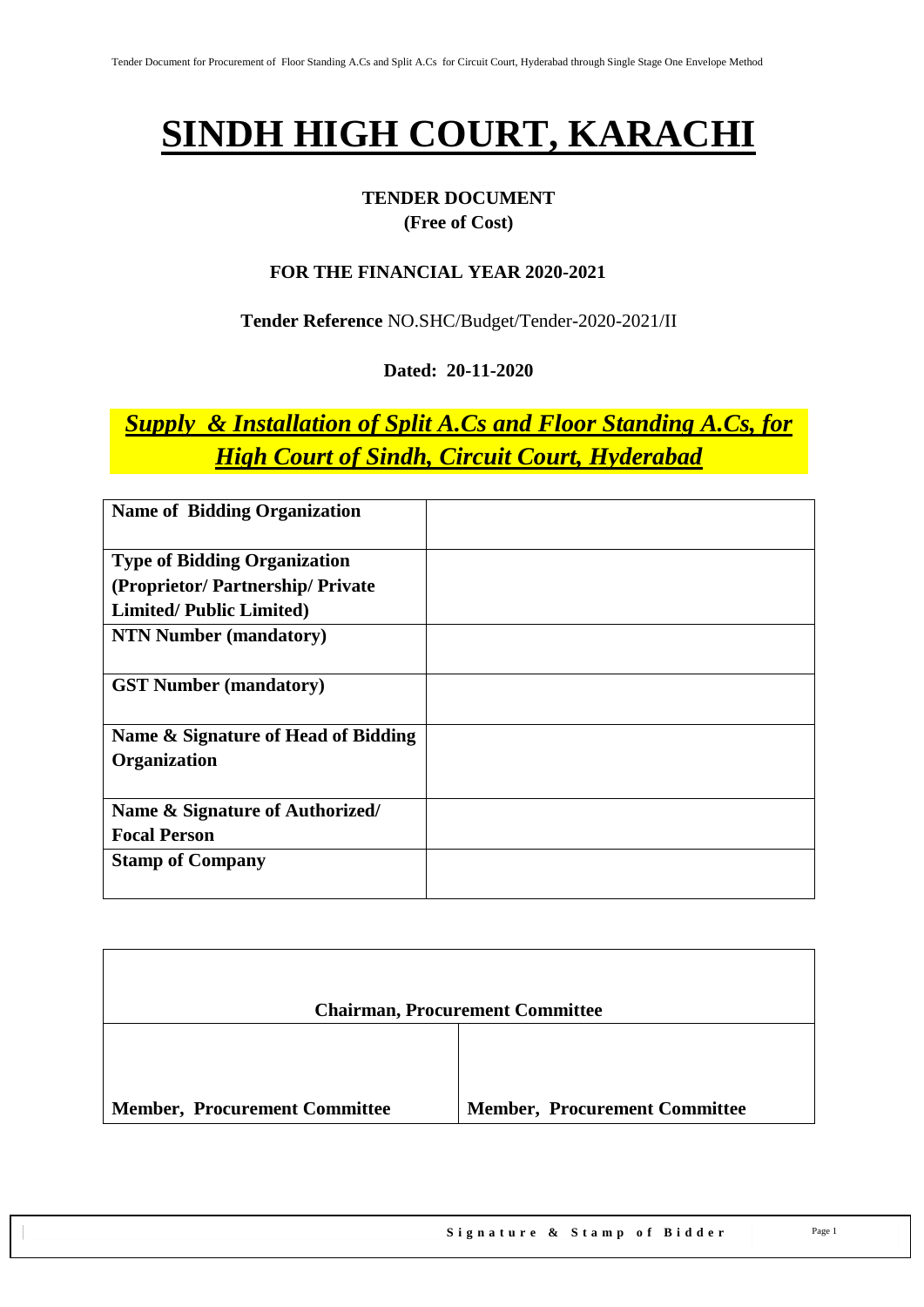### **Contents**

| 1.     |  |
|--------|--|
| 2.     |  |
| 3.     |  |
| 4.     |  |
| 5.     |  |
| 6.     |  |
| 7.     |  |
|        |  |
|        |  |
|        |  |
|        |  |
| 7.3.   |  |
| 7.3.1. |  |
| 7.3.2. |  |
| 7.3.3. |  |
|        |  |
| 8.     |  |
|        |  |
|        |  |
|        |  |
|        |  |
|        |  |
|        |  |
|        |  |
|        |  |
|        |  |
|        |  |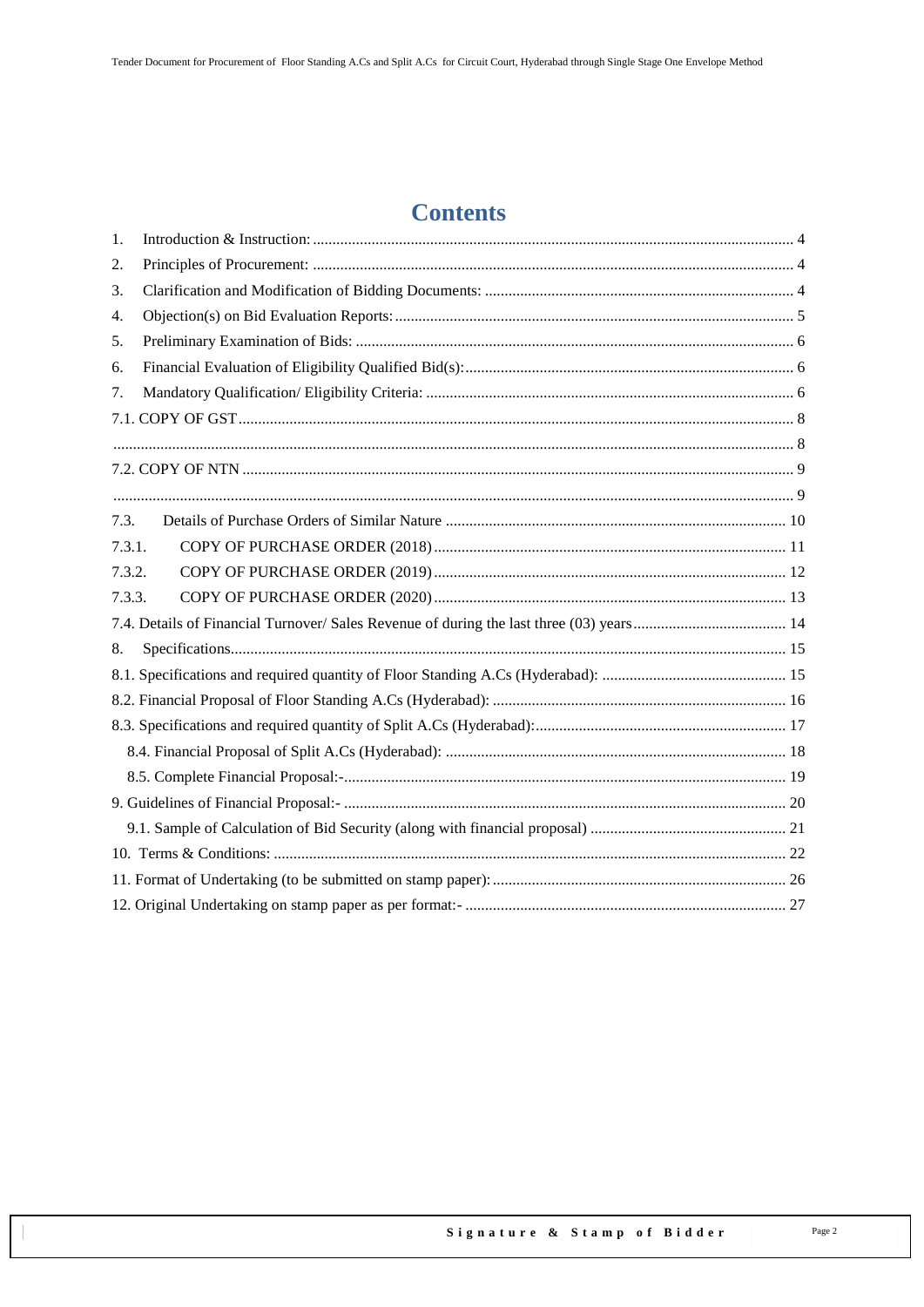Tender Reference No. \_\_\_\_\_\_\_\_\_\_\_\_\_ Dated\_\_\_-\_\_\_\_\_-2020

**To,** 

**The Learned Registrar, Sindh High Court, Karachi.**

Respected Sir,

We, the undersigned, offer to provide our services for **"Supply & Installation of Split A.Cs and Floor Standing A.Cs, for High Court of Sindh, Circuit Court, Hyderabad"**, as a Bid, sealed in an envelope. Mr. holding **CNIC** No. **\_\_\_\_\_\_\_\_\_\_\_\_\_\_\_\_\_\_\_\_\_\_** has been authorized to attend the Bid Meetings on behalf of our organization.

We understand that Sindh High Court is not bound to accept any Proposal you receive and reserves the right to accept or reject any offer and to annul the bidding process and reject all proposals without assigning any reason or having to owe any explanation whatsoever.

The decision of Purchase Committee shall be final and cannot be challenged on any ground at any forum and the Purchase Committee will not be liable for any loss or damage to any party acting in reliance thereon. Sincerely,

**Name: Designation: Name of Company Dated:**

*\*No need to print this on company letter head.*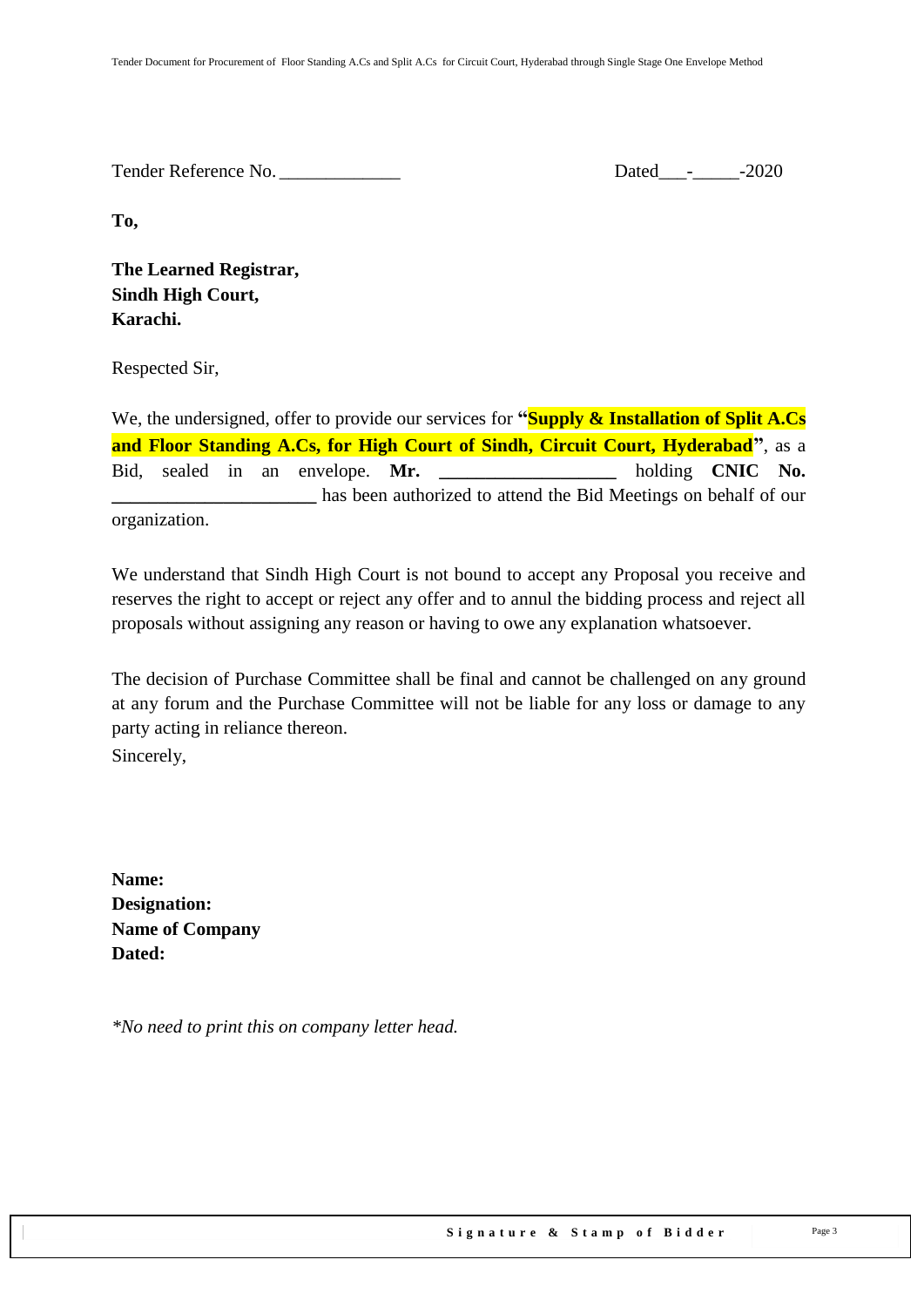### <span id="page-3-0"></span>**1. Introduction & Instruction:**

Dear Tenderer:

The **SINDH HIGH COURT (SHC)** is the highest judicial institution of the province of [Sindh.](https://en.wikipedia.org/wiki/Sindh) We are interested to purchase **Split A.Cs and Floor Standing A.Cs, for High Court of Sindh, Circuit Court, Hyderabad**, as mentioned in tender document, from your esteemed firm / agency in transparent manner. SHC reserves the right to increase/ decrease the quantities as per requirement in the light of availability of funds, as per rules.

| <b>Description</b>                                | Date $\&$ time of Date $\&$ time  |               |
|---------------------------------------------------|-----------------------------------|---------------|
|                                                   | <b>Submission of Bids</b>         | of Opening of |
|                                                   |                                   | <b>Bids</b>   |
| Supply & Installation of Floor Standing A.Cs $\&$ | or before On<br>$1$ On            | $15^{th}$     |
| Split A.Cs, for High Court of Sindh, Hyderabad.   | $15th$ December, 2020   December, |               |
|                                                   | at $10:00$ a.m.                   | 2020 at 10:30 |
|                                                   |                                   | a.m.          |

<span id="page-3-1"></span>Please be informed that in case of public holiday/ unforeseen events, tender will be opened on the next working day.

### **2. Principles of Procurement:**

 Sindh High Court ensures that procurements are conducted in a *fair and transparent manner* and the object of procurement brings value for money to this Court. Hence, bidders are directed to provide soft & hard copies of all required documents as mentioned in "Eligibility Criteria".

### <span id="page-3-2"></span>**3. Clarification and Modification of Bidding Documents:**

Bidding Document has been prepared as per rules. Clarifications (if any) for contents of bidding documents may be sent to the Procurement Committee comprising D.G (F&A), D.R (Accounts) and Accounts Officer, A.G Sindh through Registrar, High Court in writing, at least five calendar days prior to the date of opening of bid. Clarification in response to a query shall be uploaded on the official website of Sindh High Court. All bidders are advised to visit the website of Sindh High Court for keeping them updated.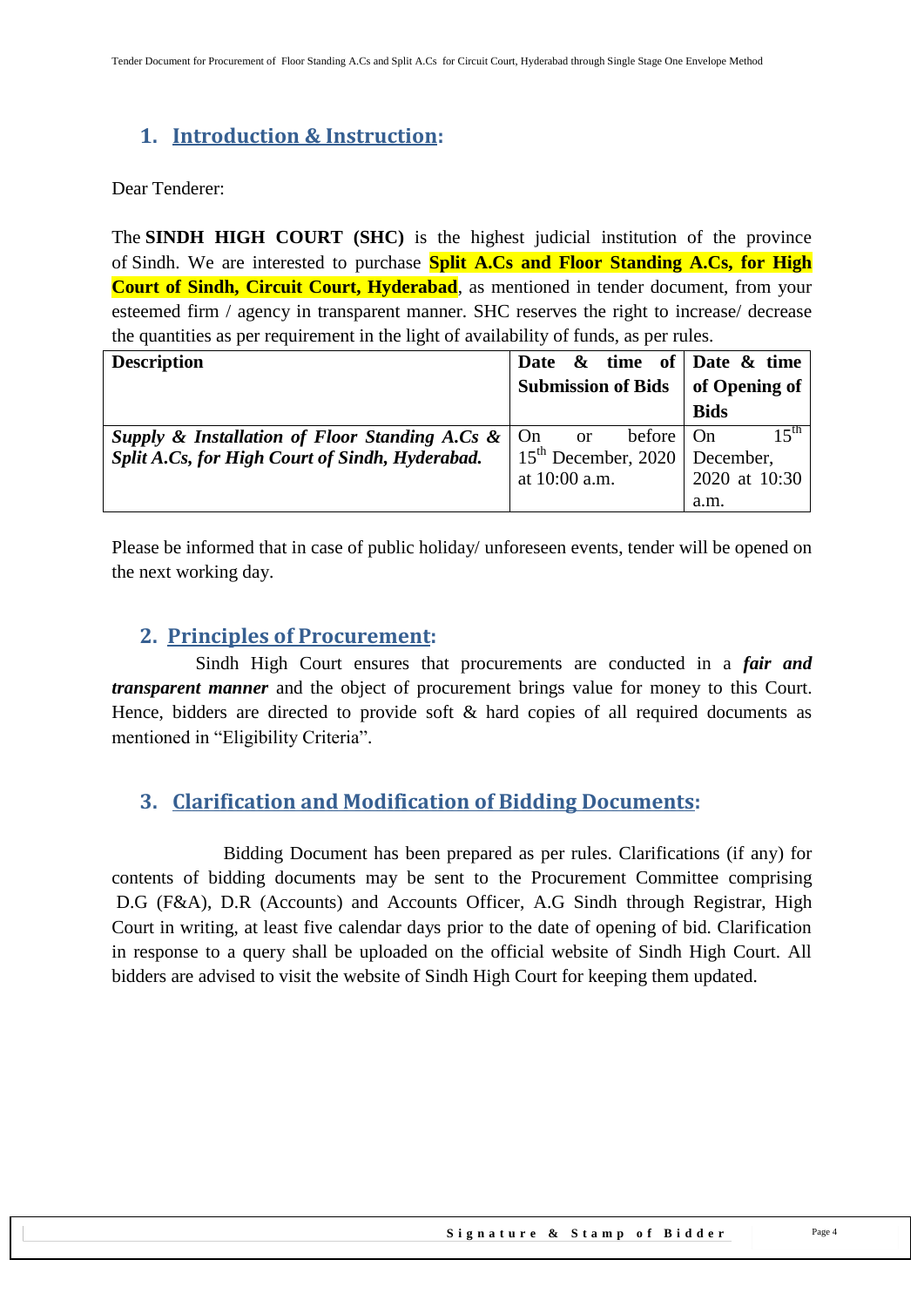It is stated that contents of bidding documents have been carefully read  $\&$ understood. All queries (if any) have been properly answered by the concerned Officers of Sindh High Court well before in time. We do not have any objections on the contents of the biding documents.

| Name:               |  |
|---------------------|--|
| <b>Designation:</b> |  |
|                     |  |
| Signature & stamp   |  |

### <span id="page-4-0"></span>**4. Objection(s) on Bid Evaluation Reports:**

 Bid Receiving Time Sheet, Bid Attendance Sheet, Eligibility Criteria Report, Technical Bid Evaluation Report and Financial Bid Evaluation Report shall be uploaded on the official website of High Court of Sindh. Objection(s) if any should be submitted within THREE (03) working days of uploading of reports. Thereafter, no objection shall be entertained.

It is undertaken that it is our responsibility to download the above mentioned bid reports from the official website of Sindh High Court. It is also undertaken that objection (s) if any will be submitted within THREE (03) working days of uploading of reports and we will not submit any objection after the lapse of time.

| <b>Name</b>        |  |  |
|--------------------|--|--|
| <b>Designation</b> |  |  |
| <b>Cell Number</b> |  |  |
| Signature & stamp  |  |  |
|                    |  |  |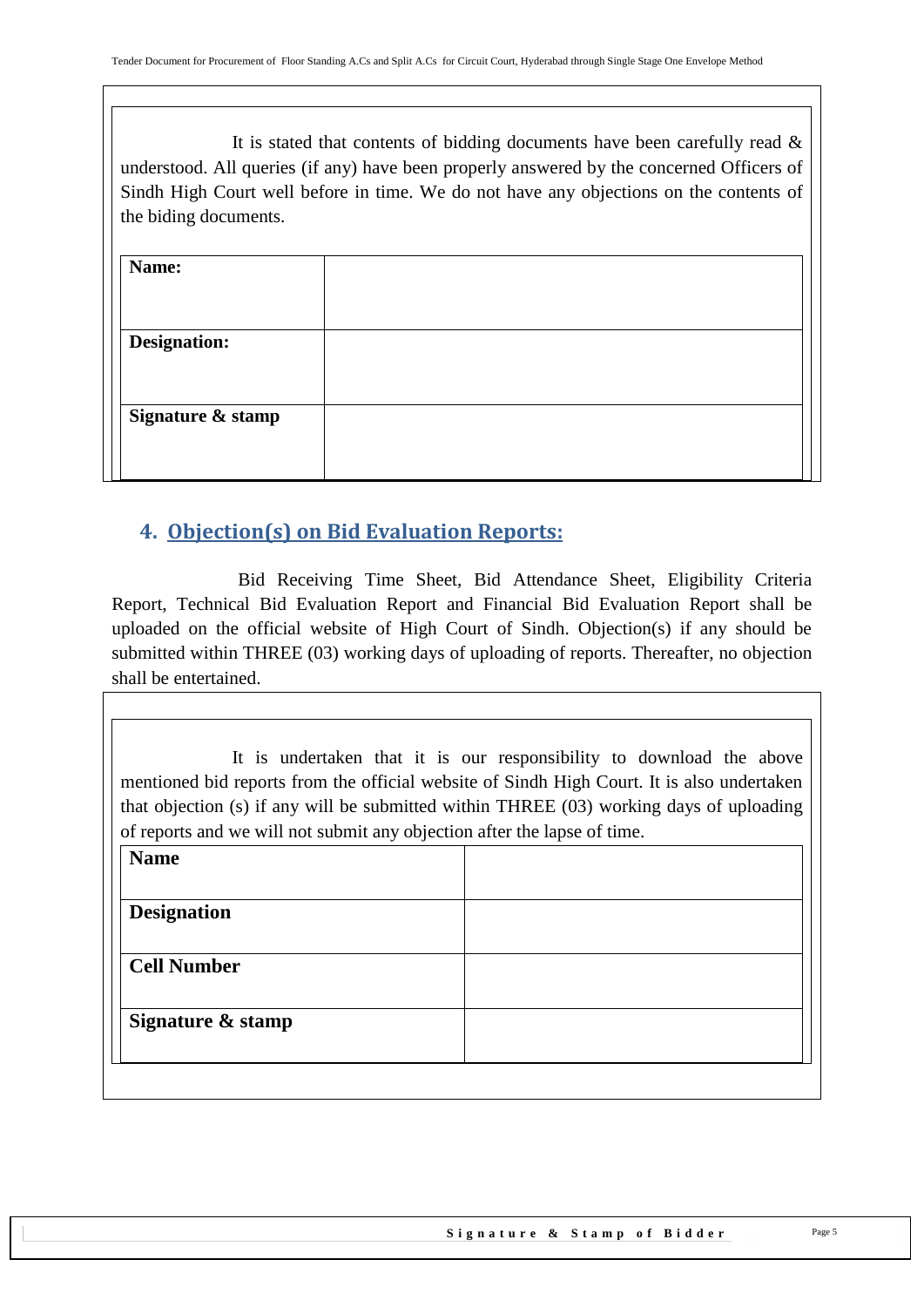### <span id="page-5-0"></span>**5. Preliminary Examination of Bids:**

 Procurement Committee shall examine the bids to confirm that all required documents (soft & hard copies) and specifications/ technical documentation requested in bidding documents have been provided, and to determine the completeness of each document submitted. If any of the required documents or information is missing, the bid shall be rejected. Further, Sindh High Court shall examine the Bid to confirm that all terms and conditions specified in the bidding documents have been accepted by the Bidder without any material deviation or reservation.

### <span id="page-5-1"></span>**6. Financial Evaluation of Eligibility Qualified Bid(s):**

 **Financial Evaluation of eligibility qualified Bid (s) shall be done on the basis of total amount without GST of all items (both floor standing A.Cs and Split A.C) as mentioned in financial proposal**. All government taxes shall be applicable as per rules. Tender may be awarded to the lowest bidder (s) subject to fulfillment of all the terms  $\&$ conditions of bidding documents and specifications/ requirements of Sindh High Court as mentioned in bidding documents.

|                | <b>Hard Copies (print out) of following documents are mandatory.</b>        |                  |
|----------------|-----------------------------------------------------------------------------|------------------|
| S.No           | <b>Eligibility Criteria</b>                                                 | <b>Available</b> |
|                |                                                                             | (Yes or No)      |
| $\mathbf{1}$   | Complete filled, signed & stamped Tender Document.                          |                  |
| $\overline{2}$ | <b>Relevant Tax Registration Certificates</b>                               |                  |
|                | (GST & NTN)                                                                 |                  |
| 3              | Copies of <b>at least THREE (03) Purchase Orders</b> of similar nature      |                  |
|                | during the last three years. Minimum One $(01)$ for each year $(2018, 100)$ |                  |
|                | 2019 & 2020) is mandatory.                                                  |                  |
| 4              | <b>Undertaking</b> on judicial stamp paper that firm has never been         |                  |
|                | blacklisted by any government semi government, autonomous and               |                  |
|                | stated owned organization.                                                  |                  |
|                | (As per format given at the last page of tender document)                   |                  |
| 5              | Financial turnover (Sales Revenue) of at least<br>Average                   |                  |
|                | <b>Rs. 2 million</b> per annum during the last three years. (authenticated  |                  |
|                | financial statements are required)                                          |                  |
| 6              | <b>Profile</b> of company/ firm/partnership                                 |                  |

## <span id="page-5-2"></span>**7. Mandatory Qualification/ Eligibility Criteria:**

#### Signature & Stamp of Bidder Page 6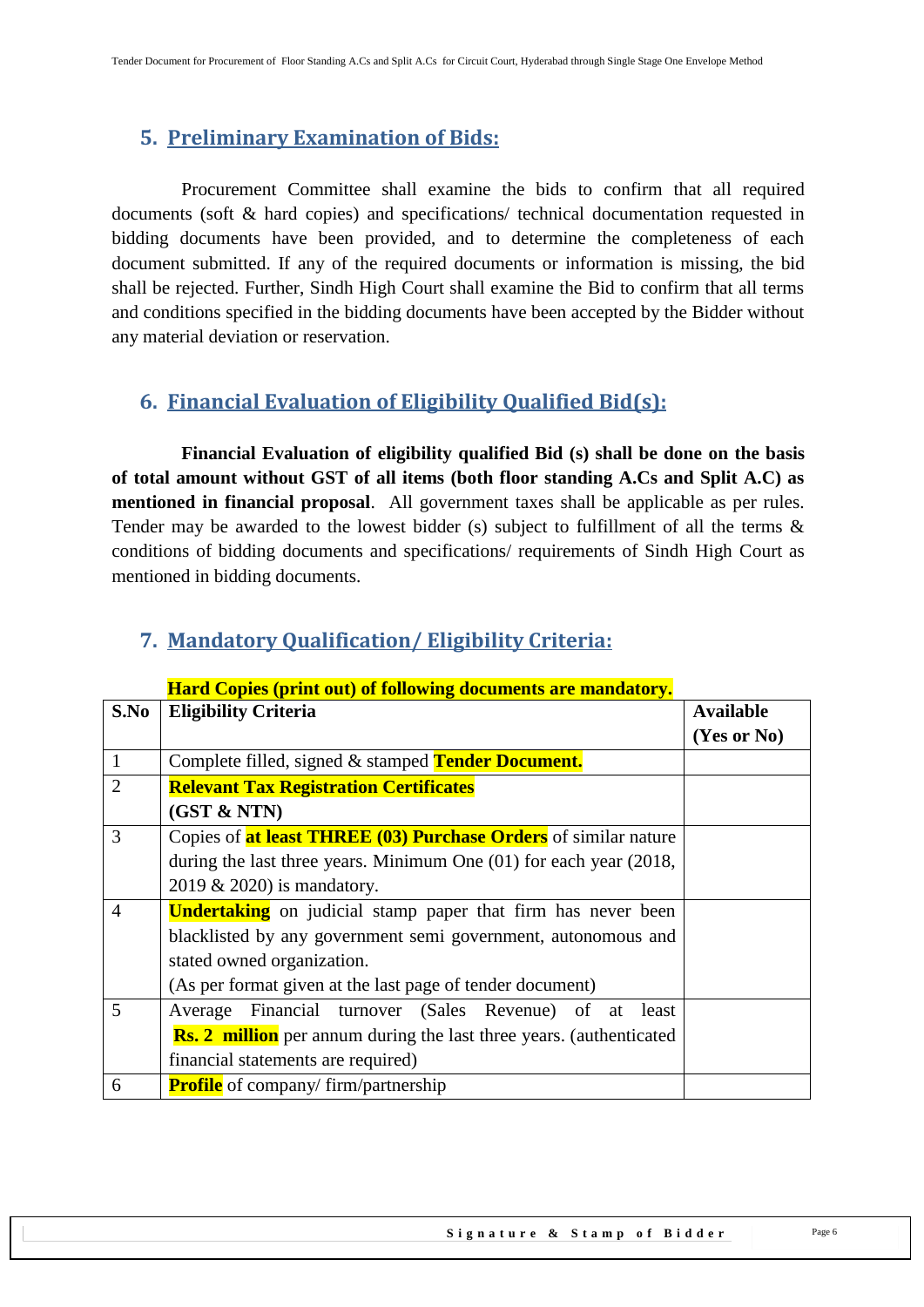|                | <b>Soft Copies (CD/DVD/USB) of following documents are mandatory.</b> |                  |
|----------------|-----------------------------------------------------------------------|------------------|
| S.No           | <b>Eligibility Criteria</b>                                           | <b>Available</b> |
|                |                                                                       | (Yes or No)      |
|                | Complete filled, signed & stamped <b>Tender Document</b>              |                  |
| $\overline{2}$ | <b>Relevant Tax Registration Certificates</b>                         |                  |
|                | (GST & NTN)                                                           |                  |

It is undertaken that I have provided soft and hard copies of the above mentioned documents. It is understood that Sindh High Court reserves the right to reject our bid/ disqualify us in case of non-availability of the above mentioned documents and decision of Sindh High Court shall be final.

| Name:             |  |
|-------------------|--|
|                   |  |
|                   |  |
|                   |  |
| Designation:      |  |
|                   |  |
|                   |  |
|                   |  |
|                   |  |
| Signature & stamp |  |
|                   |  |
|                   |  |
|                   |  |
|                   |  |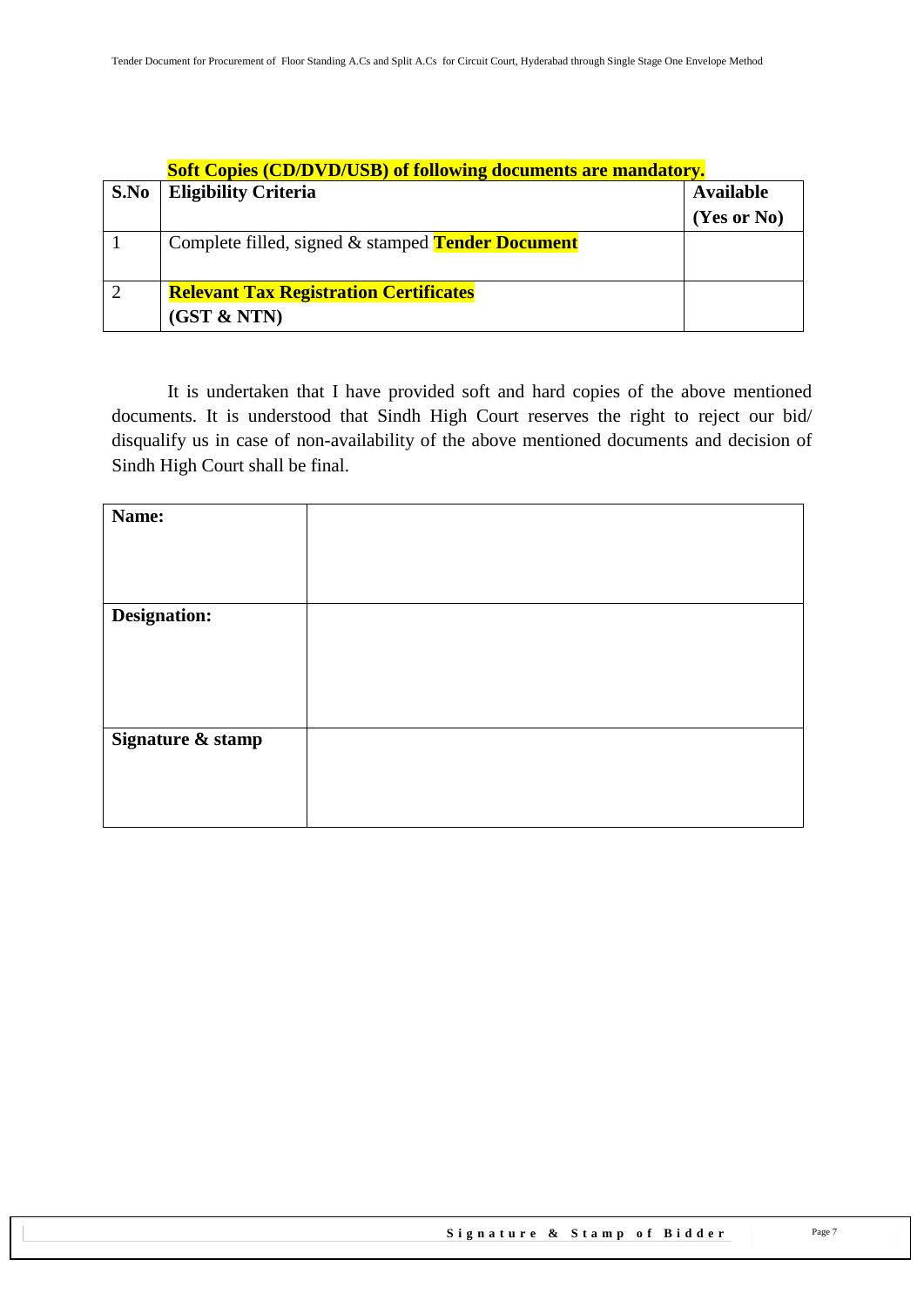<span id="page-7-1"></span>Tender Document for Procurement of Floor Standing A.Cs and Split A.Cs for Circuit Court, Hyderabad through Single Stage One Envelope Method

<span id="page-7-0"></span>**7.1. COPY OF GST**

# **Please attach/ staple/ paste GST Registration Certificate in this box**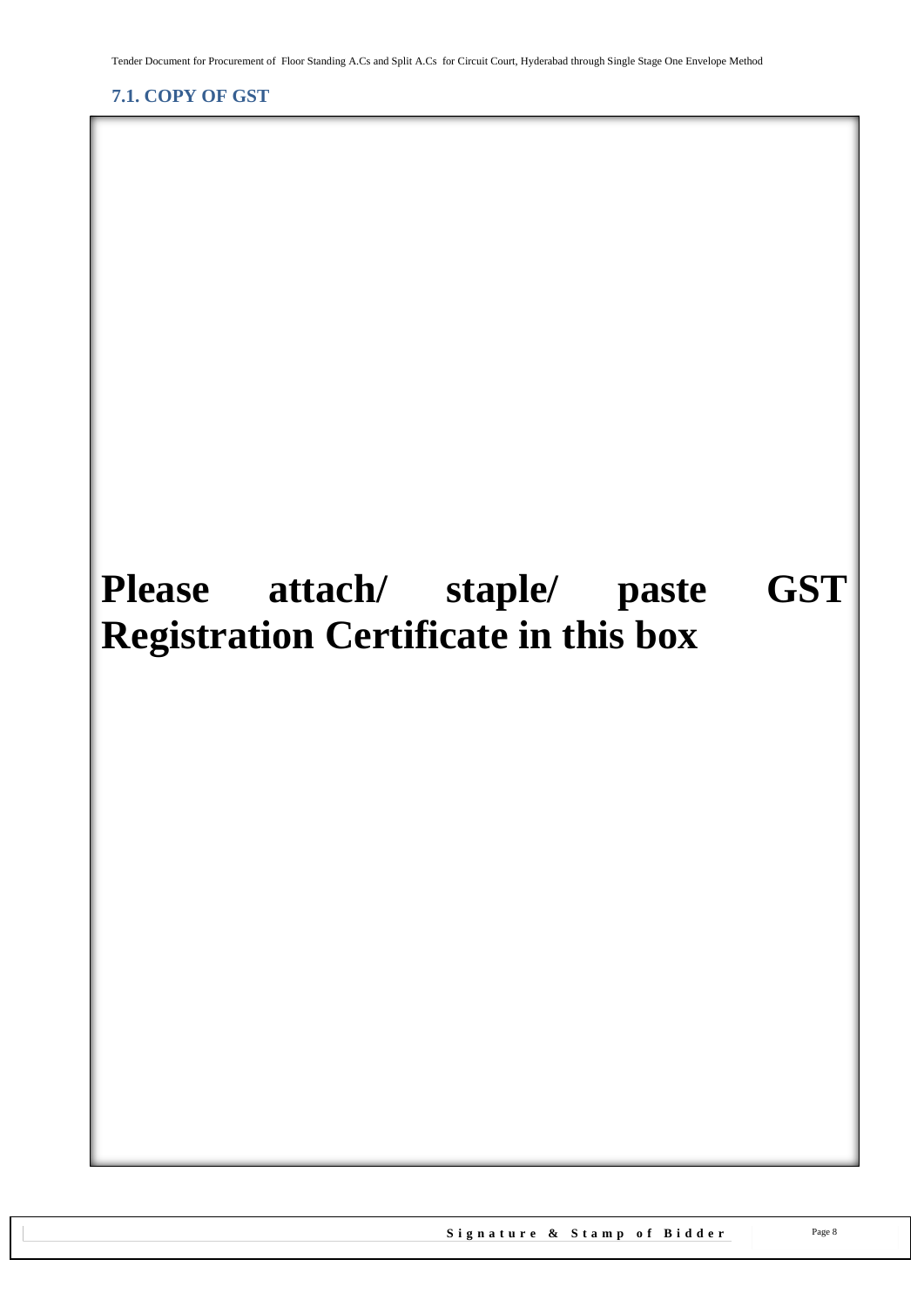<span id="page-8-1"></span>Tender Document for Procurement of Floor Standing A.Cs and Split A.Cs for Circuit Court, Hyderabad through Single Stage One Envelope Method

### <span id="page-8-0"></span>**7.2. COPY OF NTN**

# **Please attach/ staple/ paste NTN Registration Certificate in this box**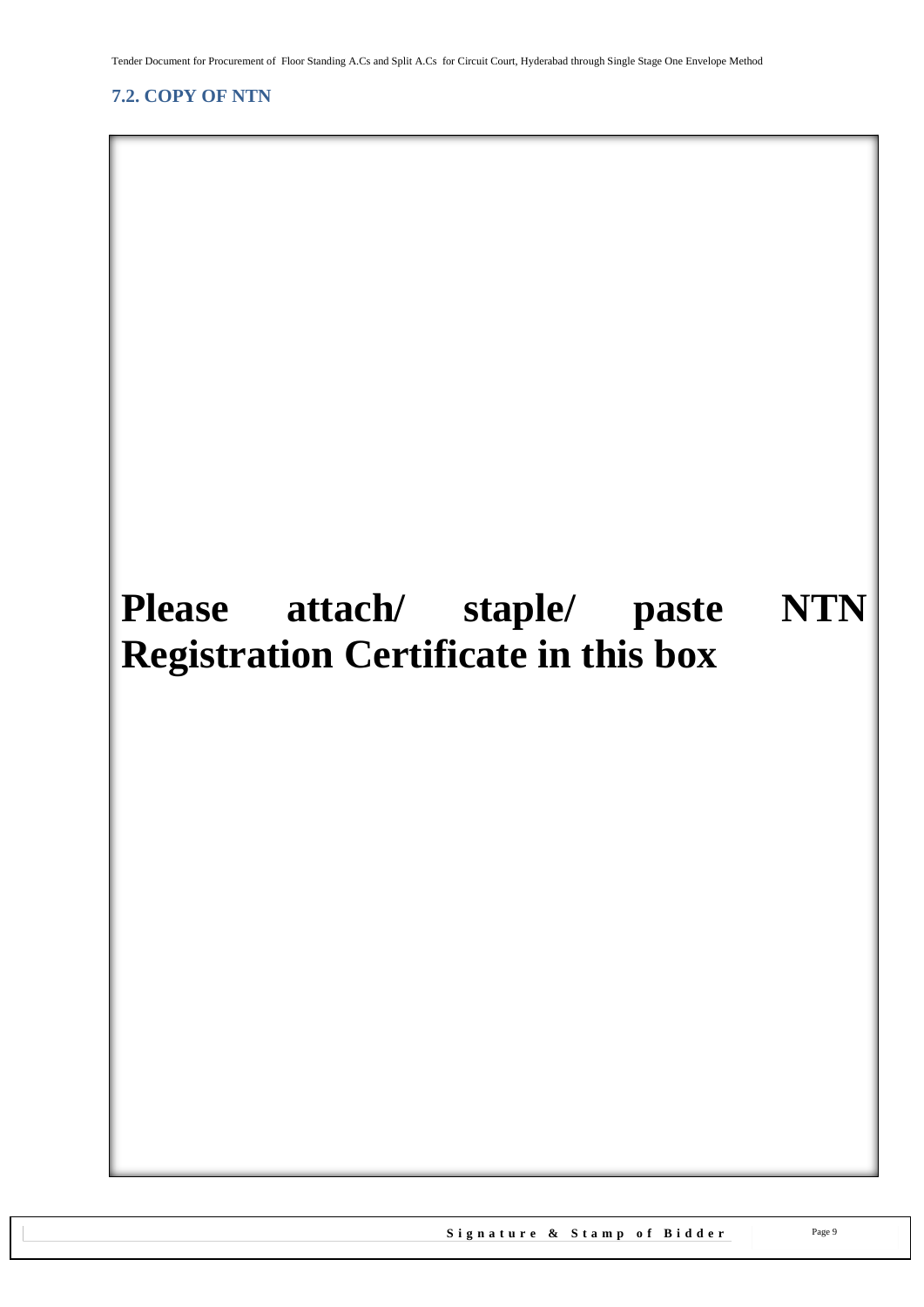### <span id="page-9-0"></span>**7.3. Details of Purchase Orders of Similar Nature**

| S.No           | Purchase Order issued Purchase<br>by<br>(Name of Organization) | <b>Order No</b> | <b>Date</b><br><b>Purchase</b><br>Order | of Details<br>(Make, Model etc) |
|----------------|----------------------------------------------------------------|-----------------|-----------------------------------------|---------------------------------|
| $\mathbf{1}$   |                                                                |                 | $\cdots$ - $\cdots$ -2018               |                                 |
| $\overline{2}$ |                                                                |                 | $\cdots$ - $\cdots$ -2019               |                                 |
|                |                                                                |                 |                                         |                                 |
|                |                                                                |                 |                                         |                                 |
| 3              |                                                                |                 | $\cdots$ - $\cdots$ -2020               |                                 |
|                |                                                                |                 |                                         |                                 |
|                |                                                                |                 |                                         |                                 |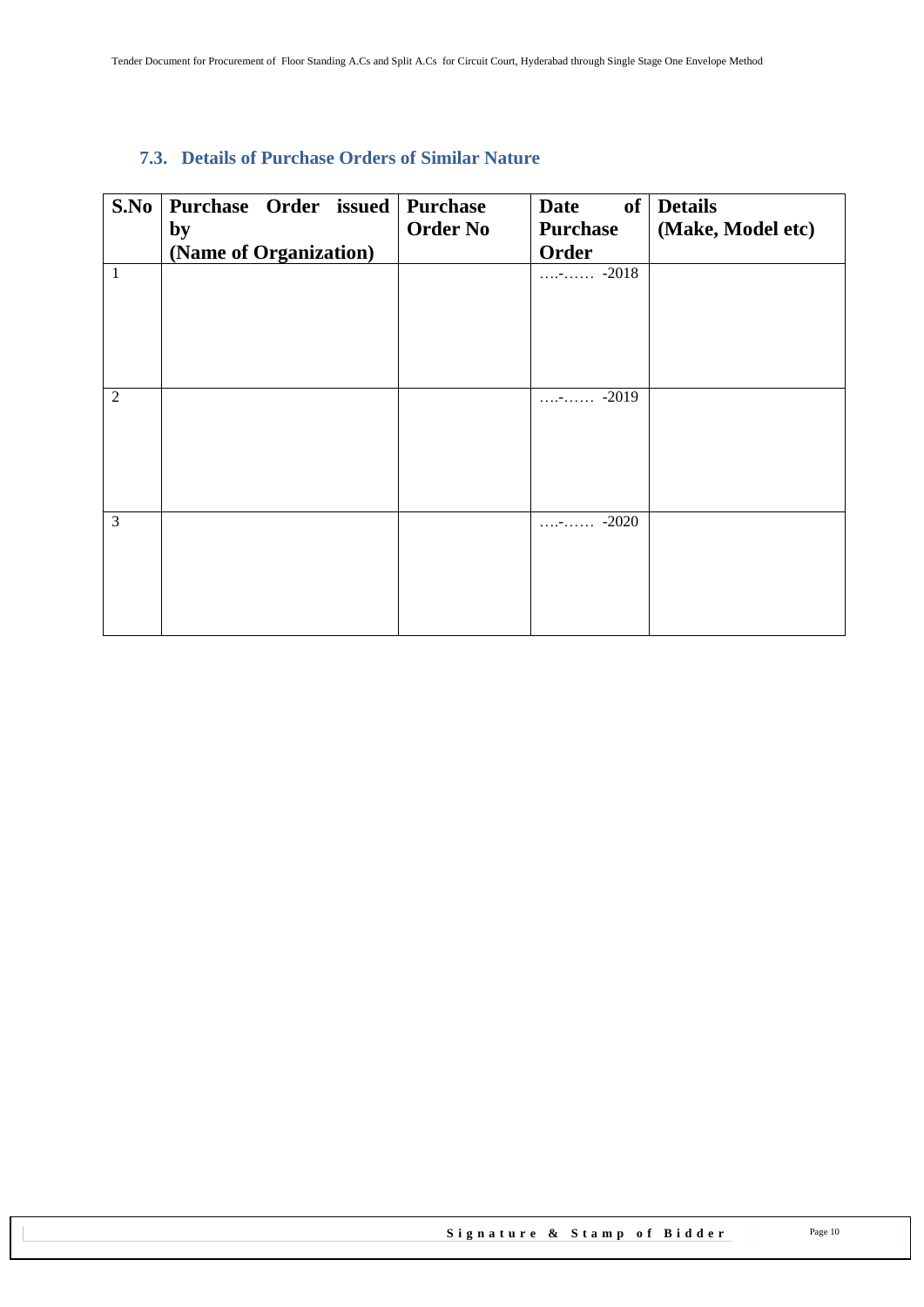<span id="page-10-0"></span>**7.3.1. COPY OF PURCHASE ORDER (2018)**

# **Please attach/ staple/ paste Purchase Order (2018) in this box**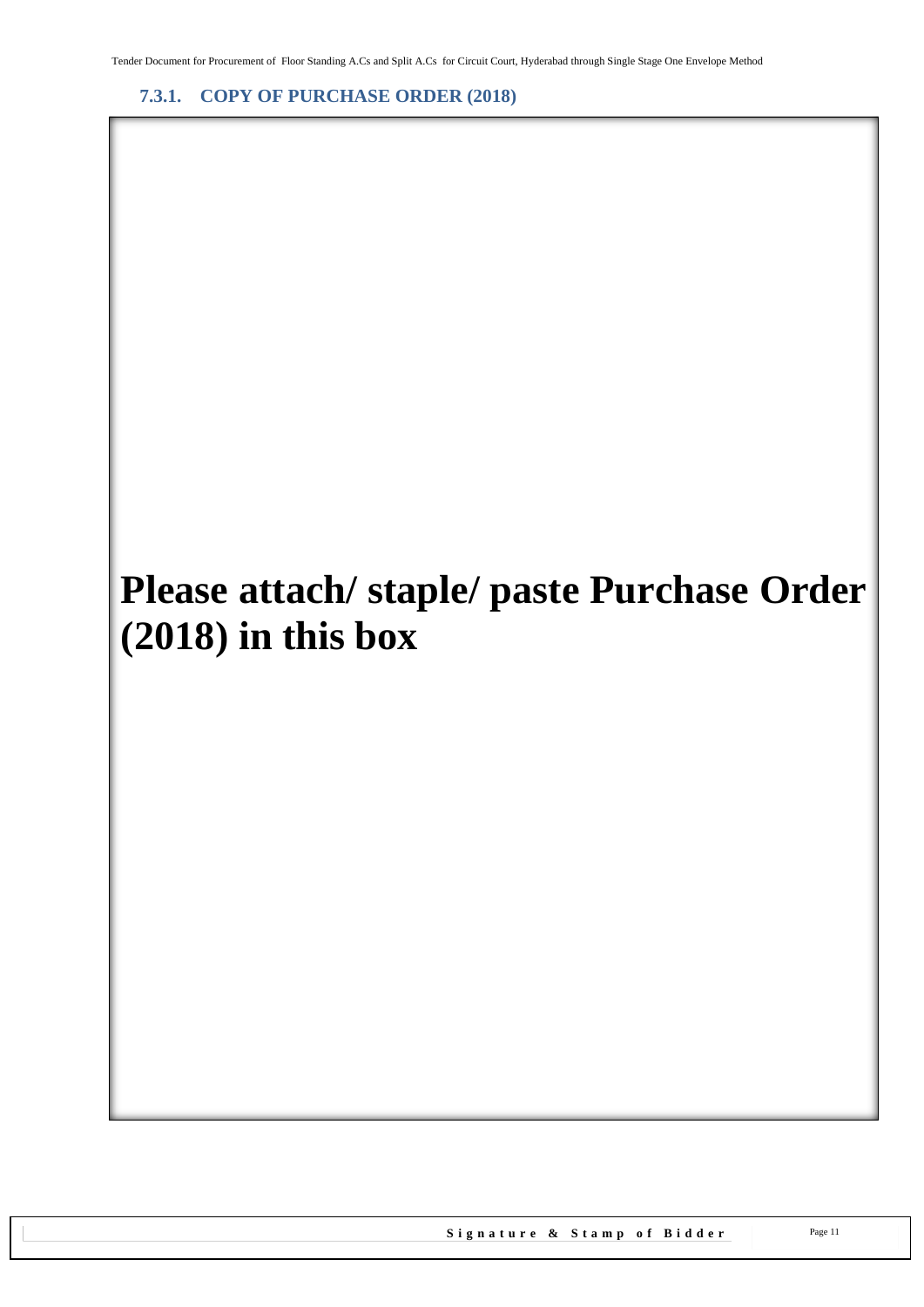Tender Document for Procurement of Floor Standing A.Cs and Split A.Cs for Circuit Court, Hyderabad through Single Stage One Envelope Method

<span id="page-11-0"></span>**7.3.2.COPY OF PURCHASE ORDER (2019)**

# **Please attach/ staple/ paste Purchase Order (2019) in this box**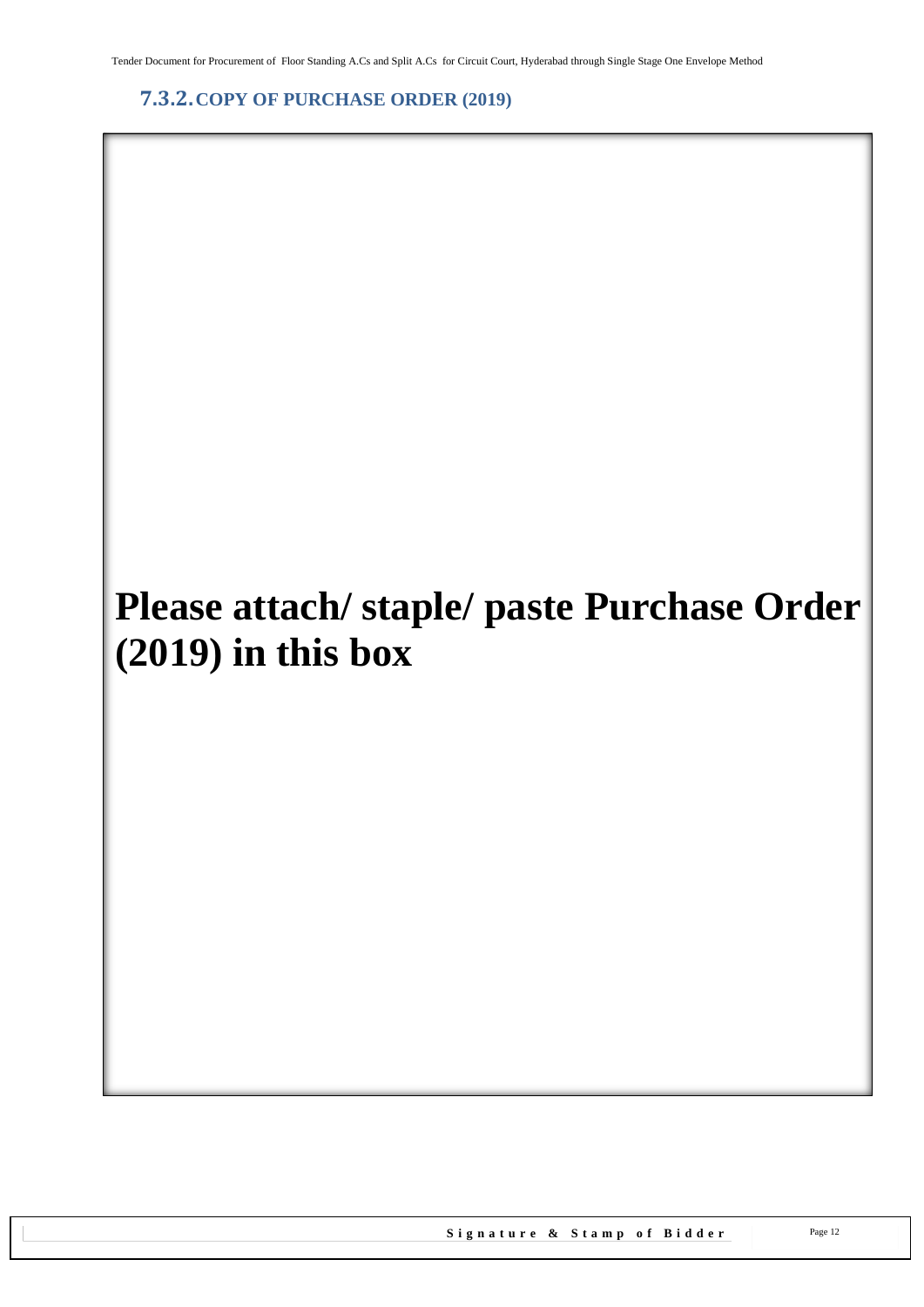<span id="page-12-0"></span>**7.3.3. COPY OF PURCHASE ORDER (2020)**

# **Please attach/ staple/ paste Purchase Order (2020) in this box**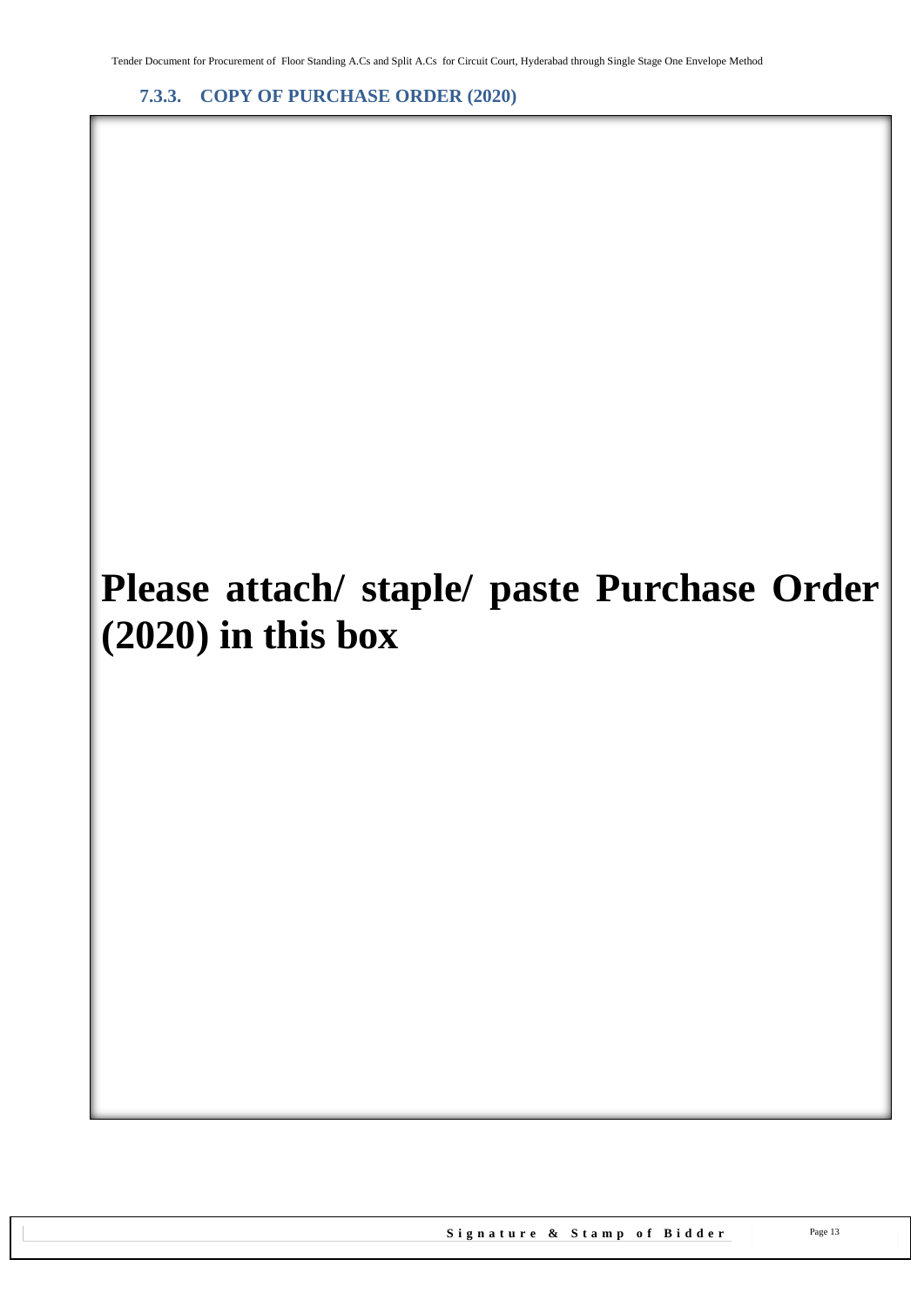|   | S.No   Financial Year | Turnover (Rs.) |
|---|-----------------------|----------------|
| 1 | 2018                  |                |
|   |                       |                |
| 2 | 2019                  |                |
| 3 | 2020                  |                |

#### <span id="page-13-0"></span>**7.4. Details of Financial Turnover/ Sales Revenue of during the last three (03) years**

\*Please furnish authenticated financial statements for verification of your financial turnover as mentioned above.

\*Please be informed that financial turn over means net sales revenue. Available credit balance in bank account cannot be considered as financial turn over/ sales revenue. Hence, you are required to provide supporting document (s) for verification of your financial turnover/ sales revenue.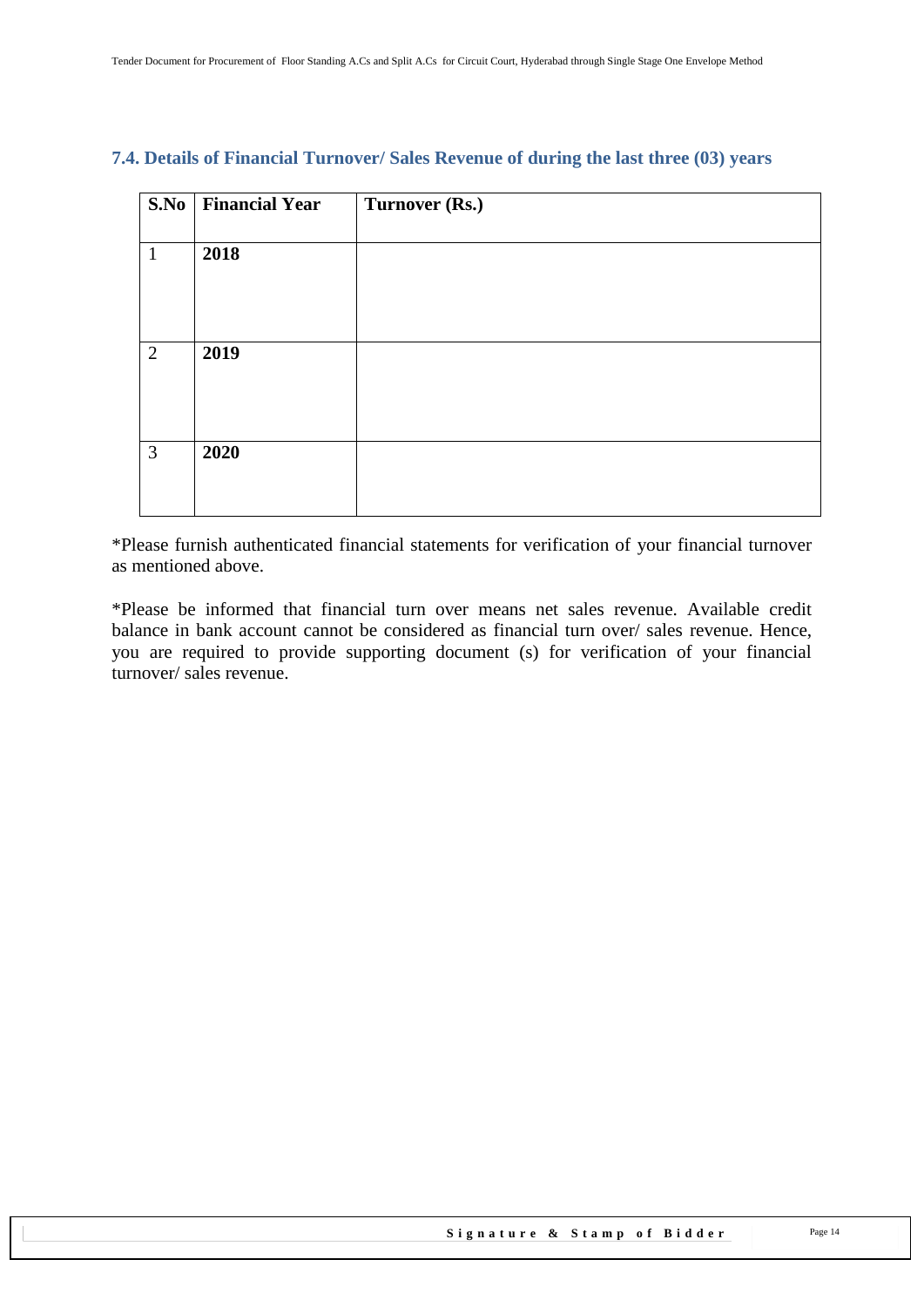## <span id="page-14-1"></span><span id="page-14-0"></span>**8. Specifications**

### **8.1. Specifications and required quantity of Floor Standing A.Cs (Hyderabad):**

| <b>Brand</b>                | Mitsubishi, Gree, or equivalent standard                |
|-----------------------------|---------------------------------------------------------|
| <b>Country of Origin</b>    | UK/JAPAN/Malaysia/ Thailand<br>equivalent<br><b>or</b>  |
|                             | standard                                                |
| <b>Cooling Power in Ton</b> | $2.0$ Ton                                               |
| <b>Technology</b>           | Invertor/Conventional                                   |
| <b>Voltage</b>              | Low Voltage startup                                     |
| <b>Accessories</b>          | With all required accessories/ wires/ installation etc. |
| <b>Date of Launch</b>       | Discontinued products or products whose production      |
|                             | been announced to be discontinued<br>has.<br>by         |
|                             | manufacturer will not be considered                     |
| <b>Installation</b>         | Product will be installed at Circuit Court, Hyderabad   |
| $\boldsymbol{\alpha}$       |                                                         |
| <b>Transportation</b>       | as per standard SOP of installation.                    |
|                             | Complete Installation kit shall be provided by the      |
|                             | bidder.                                                 |
|                             | Extra Civil and Electrical work will not be included in |
|                             | the installation of floor standing A.Cs.                |
| Warranty                    | 3 Years Compressor, 1 Year Parts & Service.             |
| <b>Required Quantity</b>    | TWO(02)                                                 |
|                             | Quantity may be increased or decreased as per           |

| <b>Brand</b>             |  |
|--------------------------|--|
| Make & Model             |  |
| <b>Year of Launch</b>    |  |
| <b>Country of Origin</b> |  |

|                                      | <b>Chairman, Procurement Committee</b> |
|--------------------------------------|----------------------------------------|
|                                      |                                        |
| <b>Member, Procurement Committee</b> | <b>Member, Procurement Committee</b>   |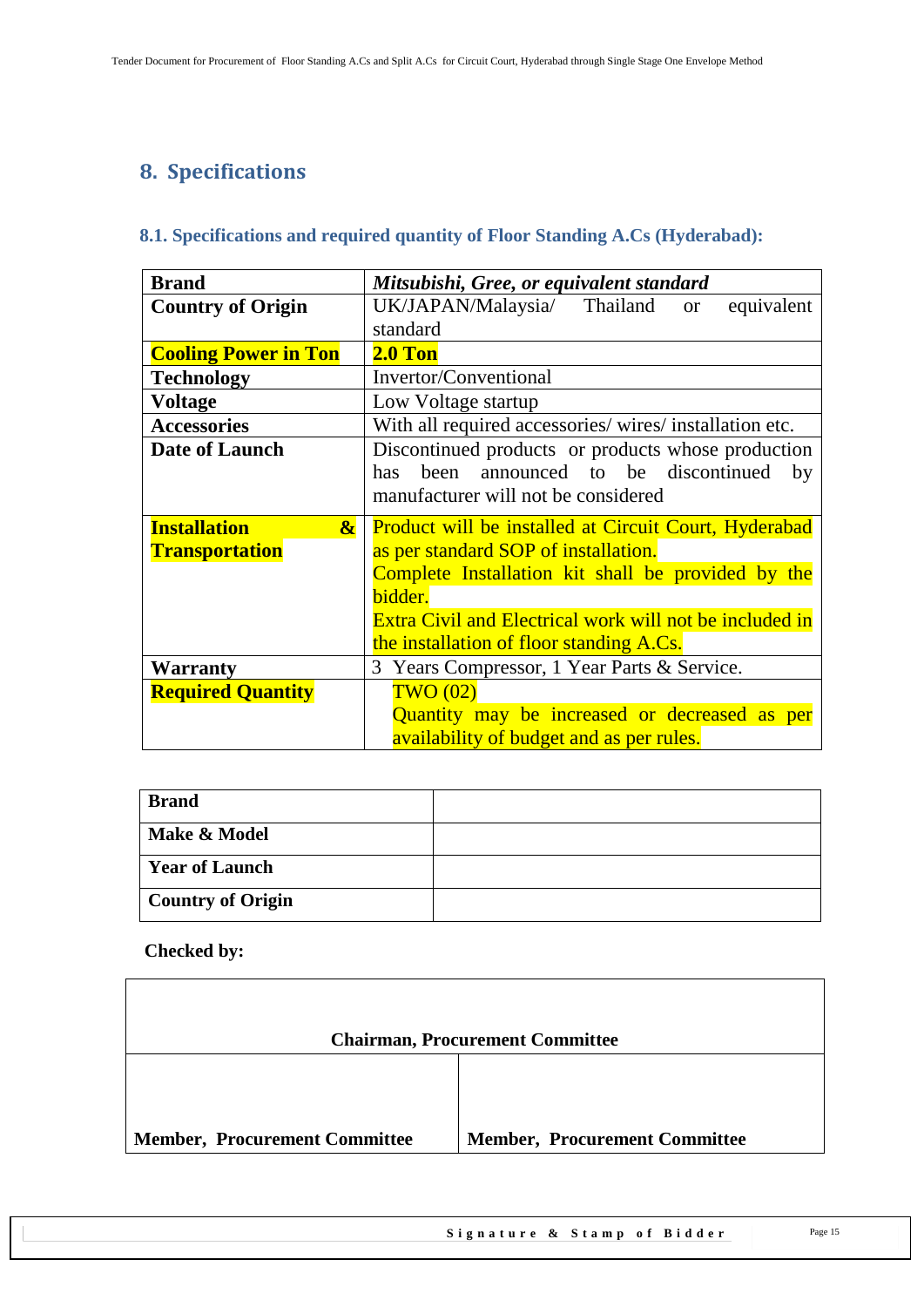### <span id="page-15-0"></span>**8.2. Financial Proposal of Floor Standing A.Cs (Hyderabad):**

|      | <b>FINANCIAL PROPOSAL</b> |                                                                                           |                                                                                                                                       |  |
|------|---------------------------|-------------------------------------------------------------------------------------------|---------------------------------------------------------------------------------------------------------------------------------------|--|
| S.No | <b>Floor Standing A.C</b> | <b>GST</b><br>including<br>installation/<br>transportation/ other<br>if<br>charges<br>any | Make & Model of Unit Price without Unit Price without GST<br>including<br>installation/<br>transportation/<br>other<br>charges if any |  |
|      |                           | Rs. (in figures)                                                                          | Rs. (in words)                                                                                                                        |  |
|      |                           |                                                                                           |                                                                                                                                       |  |

| <b>Chairman, Procurement Committee</b> |                                      |  |  |
|----------------------------------------|--------------------------------------|--|--|
|                                        |                                      |  |  |
|                                        |                                      |  |  |
|                                        |                                      |  |  |
| <b>Member, Procurement Committee</b>   | <b>Member, Procurement Committee</b> |  |  |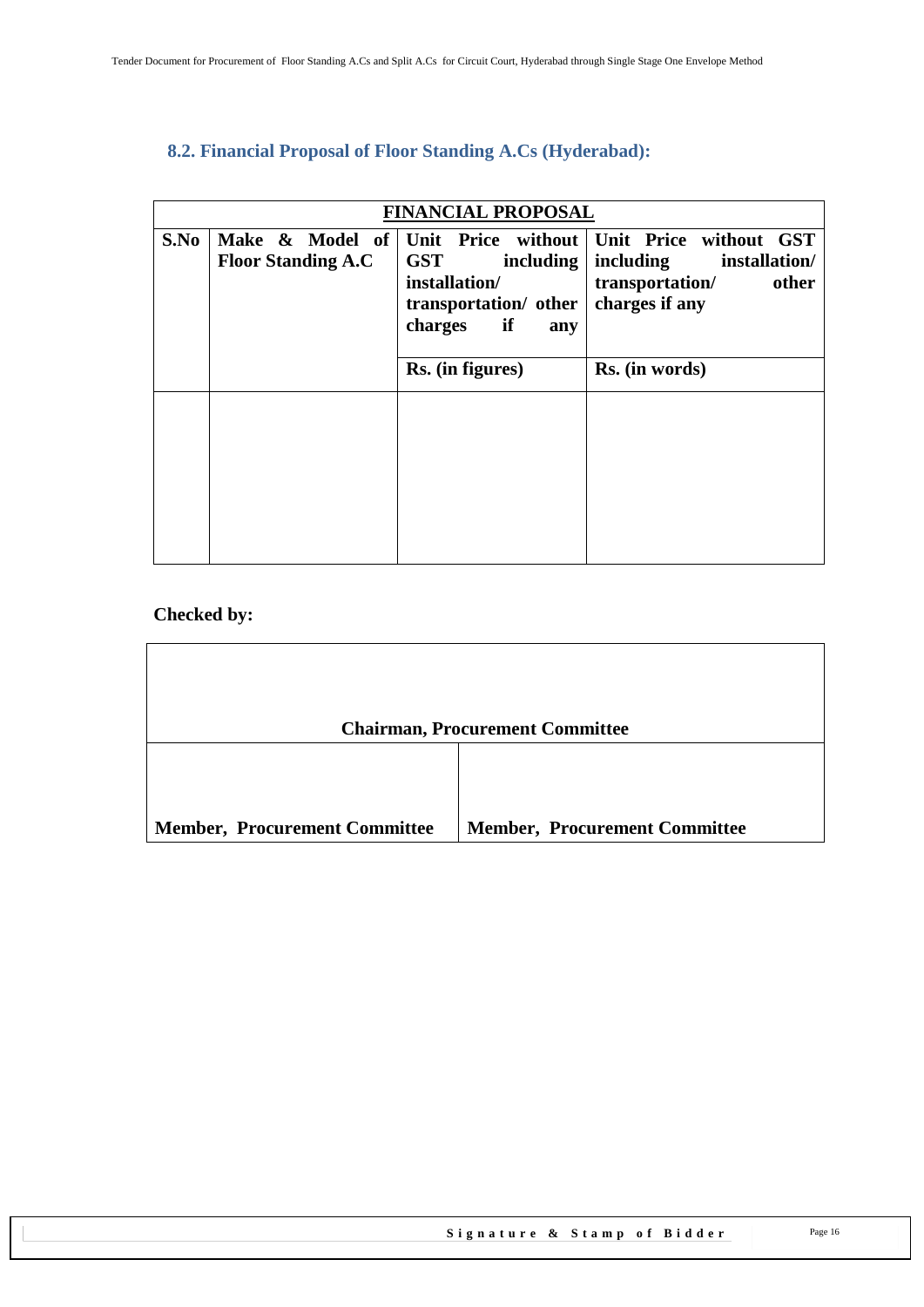### **8.3. Specifications and required quantity of Split A.Cs (Hyderabad):**

<span id="page-16-0"></span>

| <b>Brand</b>                                 | Mitsubishi, Gree, or equivalent standard                       |  |  |
|----------------------------------------------|----------------------------------------------------------------|--|--|
| <b>Country of Origin</b>                     | UK/JAPAN/Malaysia/ Thailand<br>equivalent<br><b>or</b>         |  |  |
|                                              | standard                                                       |  |  |
| <b>Cooling Power in Ton</b>                  | $1.5$ Ton                                                      |  |  |
| <b>Technology</b>                            | Invertor/Conventional                                          |  |  |
| <b>Voltage</b>                               | Low Voltage startup,                                           |  |  |
| <b>Accessories</b>                           | With all required accessories/wires/installation etc.          |  |  |
| Date of Launch                               | Discontinued products or products whose production             |  |  |
|                                              | been announced to be discontinued<br>has<br>by                 |  |  |
|                                              | manufacturer will not be considered                            |  |  |
| <b>Installation</b><br>$\boldsymbol{\alpha}$ | <b>Product will be installed at Circuit Court, Hyderabad</b>   |  |  |
| <b>Transportation</b>                        | as per standard SOP of installation.                           |  |  |
|                                              | Complete installation kit shall be provided by the             |  |  |
|                                              | bidder.                                                        |  |  |
|                                              | <b>Extra Civil and Electrical work will not be included in</b> |  |  |
|                                              | the installation of Split A.Cs.                                |  |  |
| <b>Warranty</b>                              | 3 Years Compressor, 1 Year Parts & Service.                    |  |  |
| <b>Required Quantity</b>                     | <b>THREE (03)</b>                                              |  |  |
|                                              | Quantity may be increased or decreased as per                  |  |  |
|                                              | availability of budget and as per rules.                       |  |  |

| <b>Brand</b>             |  |
|--------------------------|--|
| Make & Model             |  |
| <b>Year of Launch</b>    |  |
| <b>Country of Origin</b> |  |

|                                      | <b>Chairman, Procurement Committee</b> |
|--------------------------------------|----------------------------------------|
|                                      |                                        |
|                                      |                                        |
|                                      |                                        |
|                                      |                                        |
| <b>Member, Procurement Committee</b> | <b>Member, Procurement Committee</b>   |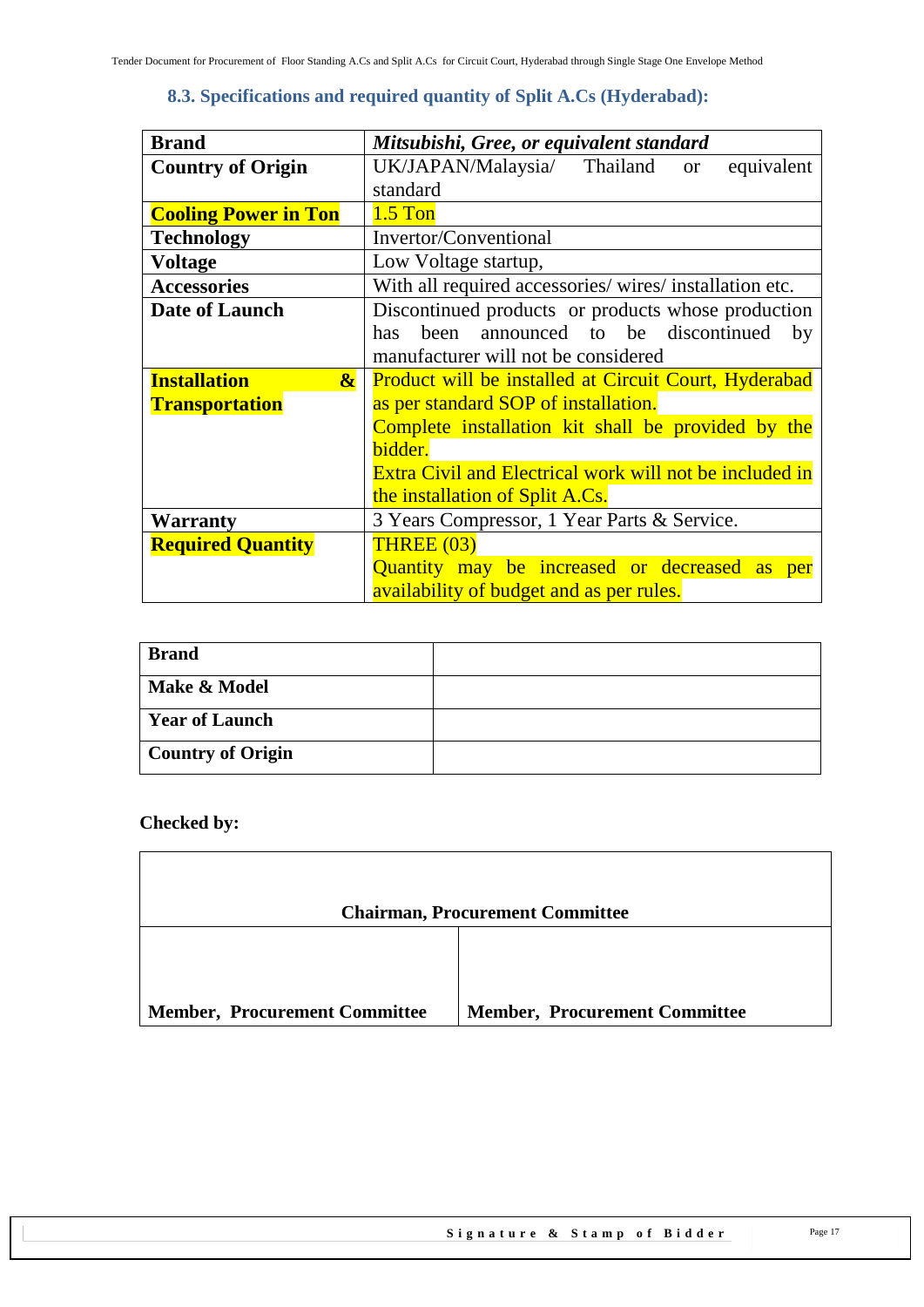### <span id="page-17-0"></span>**8.4. Financial Proposal of Split A.Cs (Hyderabad):**

|      | <b>FINANCIAL PROPOSAL</b> |  |  |                                                                                                                             |           |                      |                       |               |       |
|------|---------------------------|--|--|-----------------------------------------------------------------------------------------------------------------------------|-----------|----------------------|-----------------------|---------------|-------|
| S.No | Split A.C                 |  |  | Make & Model of Unit Price without Unit Price without GST<br><b>GST</b><br>installation/<br>transportation/other<br>charges | including | including<br>charges | transportation/       | installation/ | other |
|      |                           |  |  | Rs. (in figures)                                                                                                            |           |                      | <b>Rs.</b> (in words) |               |       |
|      |                           |  |  |                                                                                                                             |           |                      |                       |               |       |

|                                      | <b>Chairman, Procurement Committee</b> |
|--------------------------------------|----------------------------------------|
|                                      |                                        |
| <b>Member, Procurement Committee</b> | <b>Member, Procurement Committee</b>   |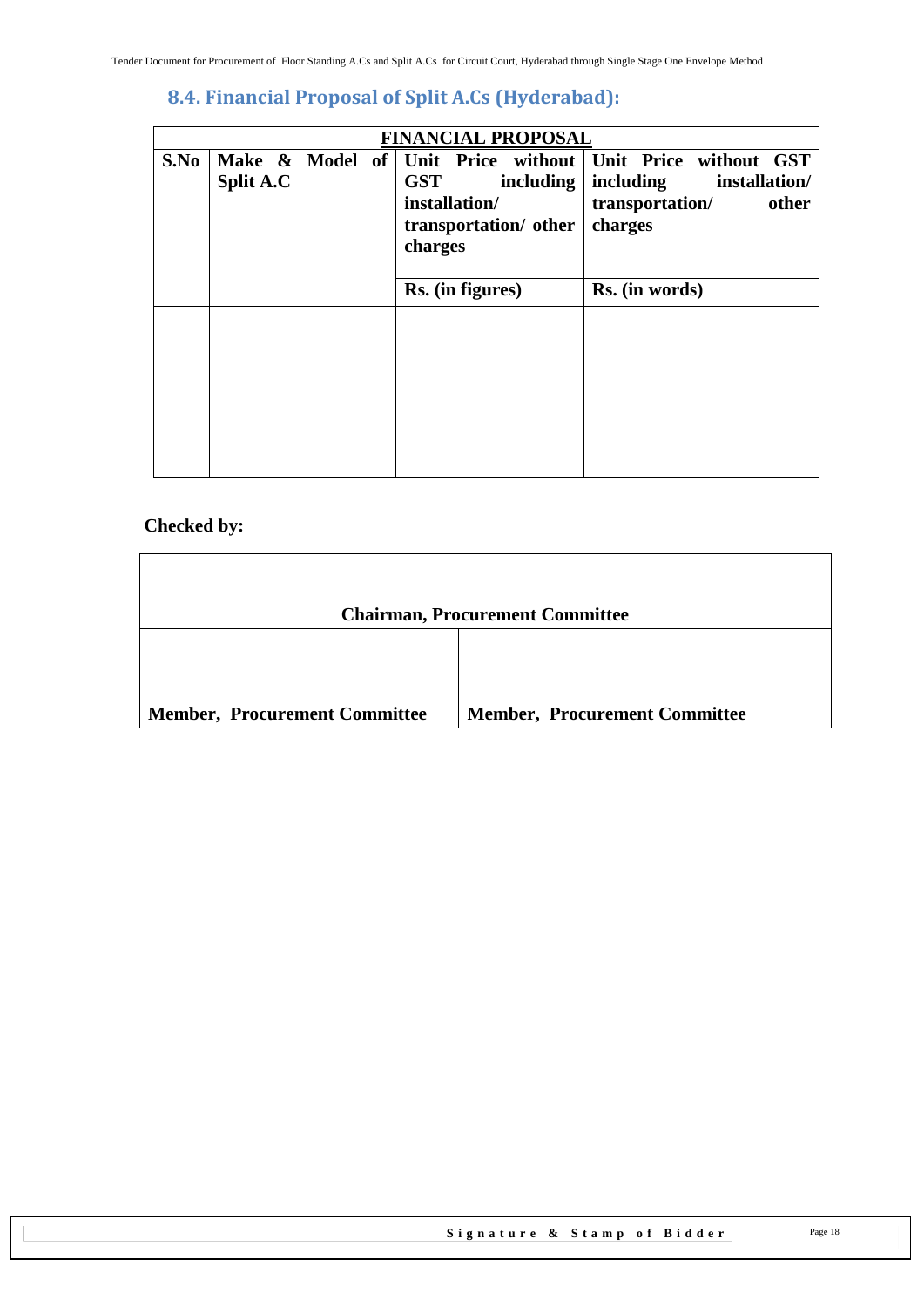### <span id="page-18-0"></span>**8.5. Complete Financial Proposal:-**

| S.No                                                                                                                                                                                                  | <b>Title of Items</b>                          | <b>Unit Price</b><br>without GST | Quantity | <b>Amount without</b><br><b>GST Rs.</b><br>(Unit Price x<br><b>Quantity</b> ) |
|-------------------------------------------------------------------------------------------------------------------------------------------------------------------------------------------------------|------------------------------------------------|----------------------------------|----------|-------------------------------------------------------------------------------|
| 1                                                                                                                                                                                                     | <b>Floor Standing A.C</b><br>$(2 \text{ ton})$ |                                  | 02       |                                                                               |
| $\overline{2}$                                                                                                                                                                                        | Split A.C $(1.5 \text{ ton})$                  |                                  | 03       |                                                                               |
| Total Amount without GST of all items with installation,<br>transportation, etc.<br>(Tender may be awarded on the basis of this amount subject to<br>fulfillment of all terms & conditions of tender) |                                                |                                  |          | Rs.                                                                           |

|                                      | <b>Chairman, Procurement Committee</b> |
|--------------------------------------|----------------------------------------|
|                                      |                                        |
| <b>Member, Procurement Committee</b> | <b>Member, Procurement Committee</b>   |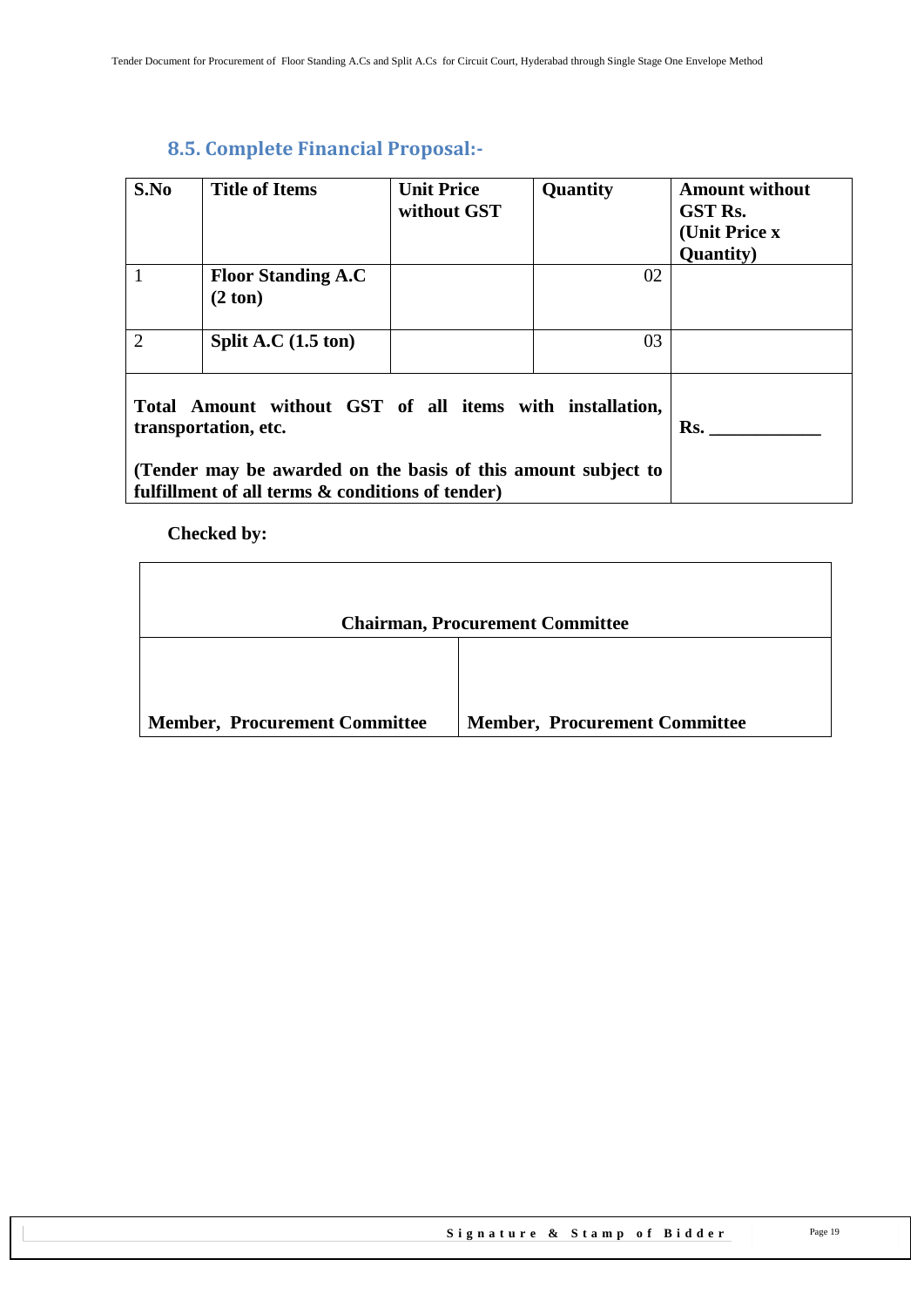#### <span id="page-19-0"></span>**9. Guidelines of Financial Proposal:-**

- a. Rates must be quoted in Pakistani Currency.
- b. All Government taxes shall be applicable as per rules.
- c. Taxes shall be deducted by the Office of A.G Sindh and its decision shall be final.
- d. No request for change in price shall be considered under any circumstances due to fluctuation in dollar prices or any other factor affecting the prices.
- e. Bidder should be active vendor I.D at the time of submission of bill.

| <b>Name</b>        |  |
|--------------------|--|
| <b>Designation</b> |  |
| <b>Cell Number</b> |  |
| Signature & stamp  |  |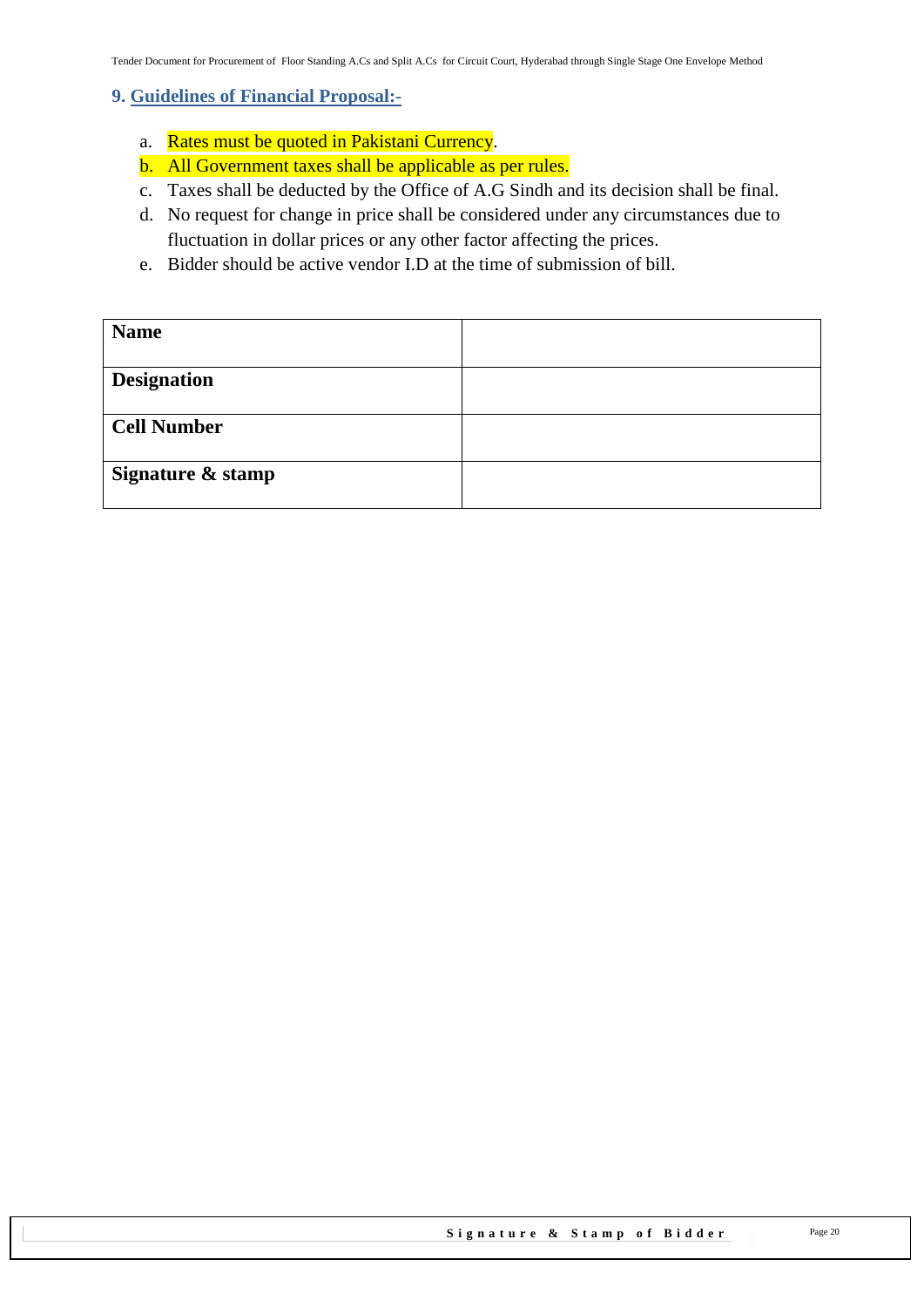### <span id="page-20-0"></span>**9.1. Sample of Calculation of Bid Security (along with financial proposal)**

- 1. **Bid Security of 1% of total quoted amount** will be deposited along with Tender Document in shape of BID SECURITY FORM/ PAY ORDER/ BANK DRAFT as reflected in tender notice.
- 2. Bid Security should favour Registrar, High Court of Sindh, Karachi.
- 3. Original Bid Security and copy of the same is mandatory.

| S.No           | <b>Name of Items</b>                              | Unit<br>without<br>Rs.<br>(in figures) | Price<br><b>GST</b> | Unit<br>without<br>Rs.<br>(in figures | <b>Price</b><br><b>GST</b> |
|----------------|---------------------------------------------------|----------------------------------------|---------------------|---------------------------------------|----------------------------|
| $\mathbf{1}$   | <b>Total Amount of all items</b><br>(without GST) |                                        |                     |                                       |                            |
| $\overline{2}$ | 1% of Total Amount                                |                                        |                     |                                       |                            |
| 3              | <b>Pay Order Number</b>                           |                                        |                     |                                       |                            |
| $\overline{4}$ | <b>Pay Order Issuance Date</b>                    |                                        |                     |                                       |                            |
| 5              | <b>Name of Banker</b>                             |                                        |                     |                                       |                            |
| 6              | <b>Amount of Pay Order</b>                        |                                        |                     |                                       |                            |
| 7              | <b>Period of Validity</b>                         |                                        |                     |                                       |                            |

**Please attach/ paste/ staple copy of Bid Security in this Box**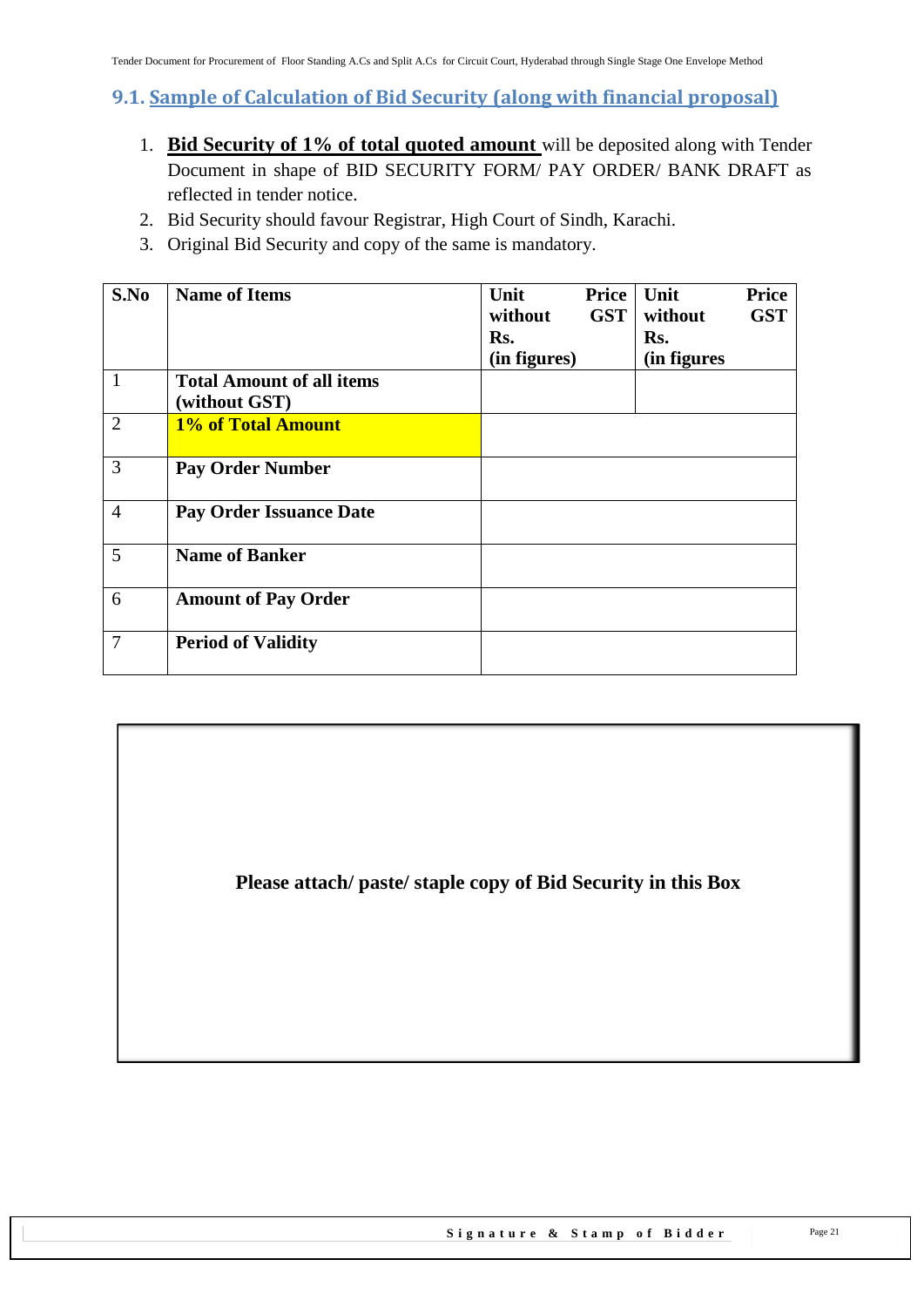#### <span id="page-21-0"></span>**10. Terms & Conditions:**

- 1. **Bidding Method**: *Single Stage-One Envelope method* will be adopted for bidding process as per SPPRA Rules.
- 2. **Qualification/ Eligibility:** Bidders are bound to submit soft and hard copies of all documents as mentioned in Eligibility Criteria Section, in order to establish their eligibility to participate in bid. In case of non-availability of either, soft or hard copy, bidder may be disqualified.
- 3. **Release of Bid Security**: The bid security of unsuccessful bidder will be released by SHC after award of work or after expiry of bid validity period as per rules.
- 4. **Late Bids**: Sindh High Court shall not consider any bid that arrives after the deadline for submission of bids, as reflected in NIT. Any bid received after the deadline for submission of bids shall be declared late, rejected, and returned unopened to the Bidder.
- 5. **Responsive Bids**: A substantially responsive Bid is one that conforms to all the terms, conditions, and specifications of the Bidding Documents without material deviation, reservation, or omission. Non-responsive Bids shall not be considered. Bidders are advised in their own interest to prepare their bids as per format, requirements, terms & conditions, mentioned in bid documents. Bidders are also advised to submit soft and hard copies of all required documents along with their bids.
- 6. **Award of Contract**: Sindh High Court may award the Contract to the **qualified Bidder** whose offer has been determined to be the lowest bid and is substantially responsive to the Bidding Documents, provided further that the Bidder is determined to be qualified to perform the Contract satisfactorily.
- 7. **Notification/ Purchase Order for Award of Contract**: Prior to the expiration of the period of bid validity, Sindh High Court will notify the successful Bidder, in writing, that its Bid has been accepted. Until a formal Contract is prepared and executed, the purchase order/ notification of award shall constitute a binding Contract.
- 8. **Performance Security**: The bid security of successful bidder will be released after submission of Performance Security equal to **10% of total cost of contract**.
- 9. **Release of Performance Security**: Performance Security shall be released after successful delivery of goods and issuance of satisfactory certificate from the concerned officer.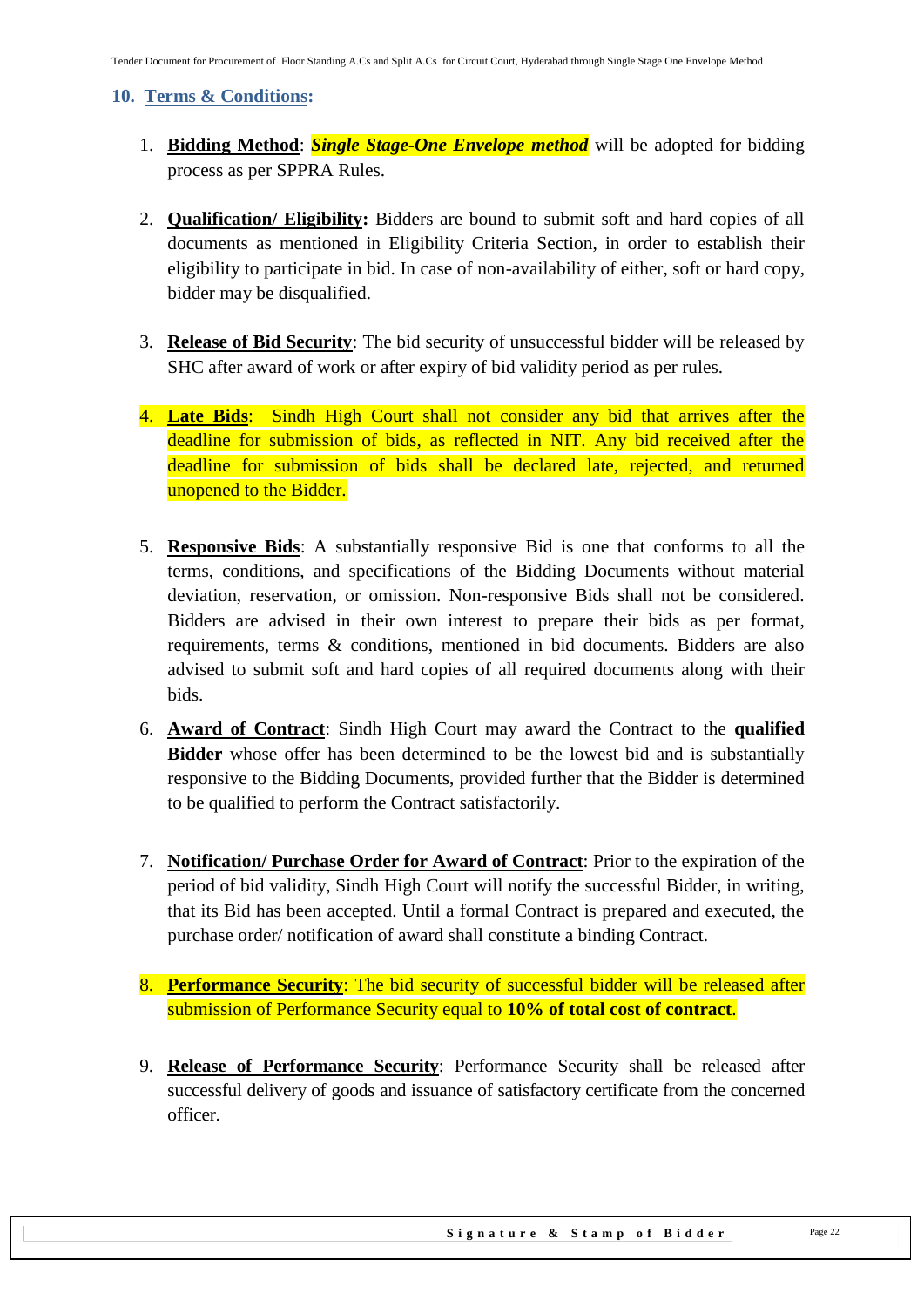- 10. **Validity Period:** The procurement contract will be awarded within bid **validity period i.e. 90 days** as per SPRRA Rules.
- 11. **Receiving/Acceptance of Purchase Order:** The vendor will sign the copy of the Purchase Order as acknowledgement. Copy of Purchase Order along with relevant documents must be submitted along with bill.
- 12. **Delivery Mechanism**: Successful bidder shall deliver the goods within **thirty (30) calendar days** of issuance of Purchase Order. No request for extension in delivery date shall be considered.
- 13. **Delayed Delivery:** 1% penalty of the total amount will be imposed per day for which the company/firm/agency failed to deliver within the delivery/execution period.
- 14. **Inspection:** Physical inspection will be carried out by the Building Supervisor of this Court. Ordered material is subject to final inspection at the time of delivery.
- 15. **Quantity Delivered:** Competent Authority reserves the right to increase/decrease the quantity as per requirement and availability of funds, as per rules.
- 16. **Payment Term:** Payment shall not be made in advance before making delivery. Payment shall be issued by the office of A.G Sindh and cheque will be handed over to bidder (s) or his authorized representative (s).
- 17. **Condition of Goods**: All items must meet in all respects with the sample/specifications  $\&$  conditions of the Order and must be in good condition  $\&$ conform to the best industrial quality standards; otherwise they will be liable to be rejected as per rules.
- 18. **Rejection of Goods:** We reserve the right to cancel any or all the items if material is not in accordance with our specification or if the delivery is delayed.
- 19. **Disclosure of Confidential Script/Material:** All rights reserve with the SHC and no information either in written/electronic media/copying form should be disseminated without the permission of the authority.
- 20. **Resolution of Differences:** In case of any difference or dispute arises between the parties, the same shall be dealt with as per rules.
- 21. **Rules, Regulations & Policies:** All rules, regulations and policies will be governed in accordance to the SPPRA.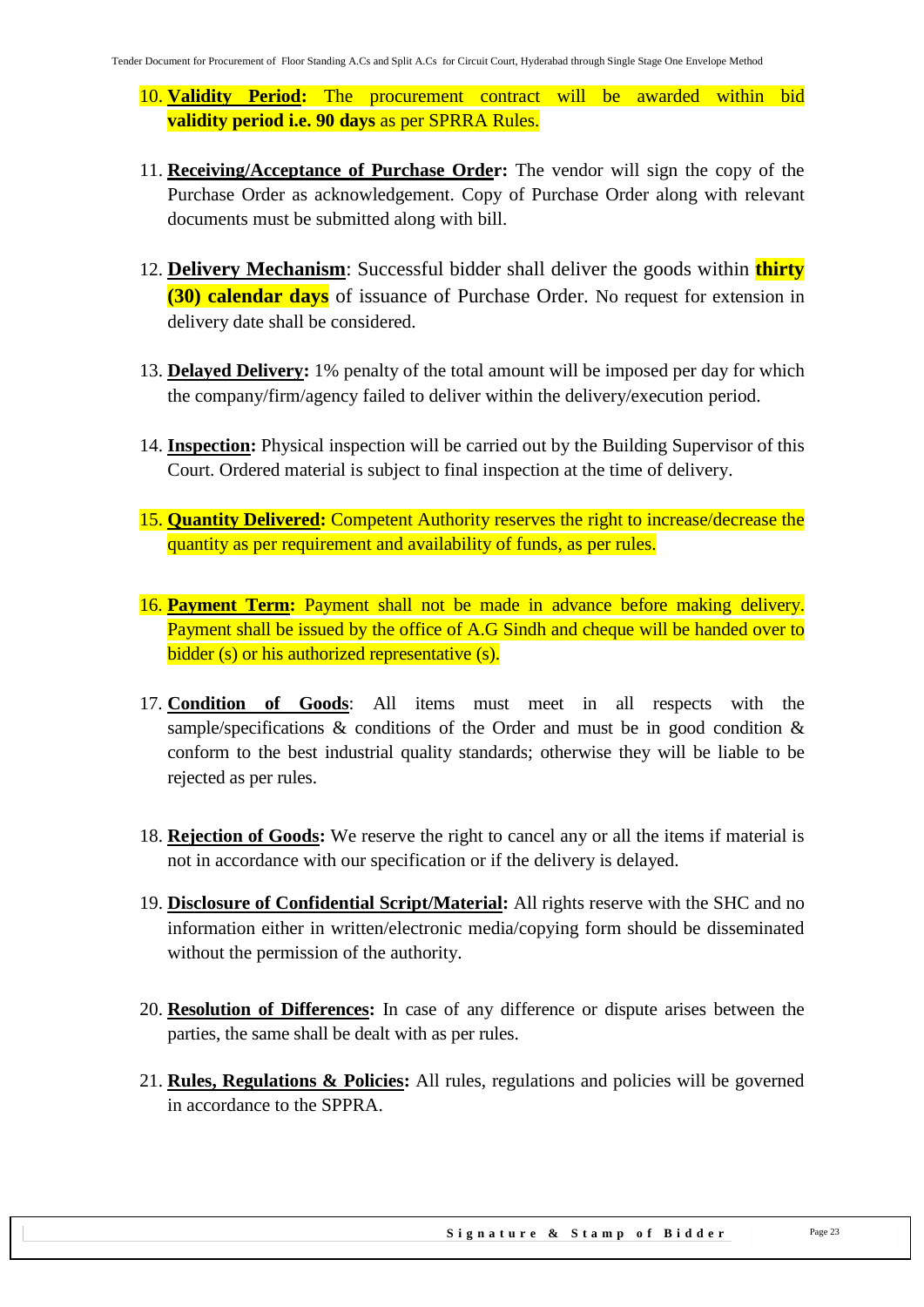- 22. **Mistakes in Calculation:** The contractor/ supplier will be liable for any mistakes in calculation of price/ rate and amount and shall be liable to suffer the loss arises at any stage of contract, due to mistakes in calculation or tax rates.
- 23. **Government tax(es), levi(es) and charges(s)**: All Government taxes (including Income tax and stamp duty), levies and charges will be charged as per rules. Bidder should keep them updated regarding taxation issues in consultation with the relevant tax regulatory authorities.
- 24. **Stamp Duty**: Stamp duty will be levied as per rules. All matters of stamp duty shall be dealt with by the budget branch and A.G Sindh.
- 25. **Alternative Bids**: Alternative bids shall not be considered and complete tender shall be rejected being non-responsive.
- 26. **Cost of Bidding**: Tender documents can be downloaded free of cost. However, the Bidder shall bear all costs associated with the preparation and submission of its bid, and Sindh High Court shall not be responsible or liable for those costs, regardless of the conduct or outcome of the bidding process.
- 27. **Rights of Sindh High Court**: Sindh High Court reserves the right to accept or reject any bid, and to annul the bidding process and reject all bids at any time prior to contract award, without thereby incurring any liability to Bidders.
- 28. **Interest on Late Payments**: No interest shall be paid on late payment if cheque is received late from the Office of A.G Sindh. However, every effort shall be made for timely payments to successful bidders.
- 29. **Insurance:** The goods supplied under that contract should be fully insured. All cost of insurance shall be paid by the successful bidder. If the goods are not insured then risk if any shall be suffered by the successful bidder.
- 30. **Warrants:** Supplier must warrants that goods supplied would be new, unused and as per best industrial standards. All terms and conditions of standard warranty shall be applicable.
- 31. **Termination of Contract**: SHC may terminate the contract, if the successful bidder fails to supply all or parts of goods within definite time or fails to perform any other obligations of contract or bidder has failed to submit performance security or bidder has involved in fraud/ corruption.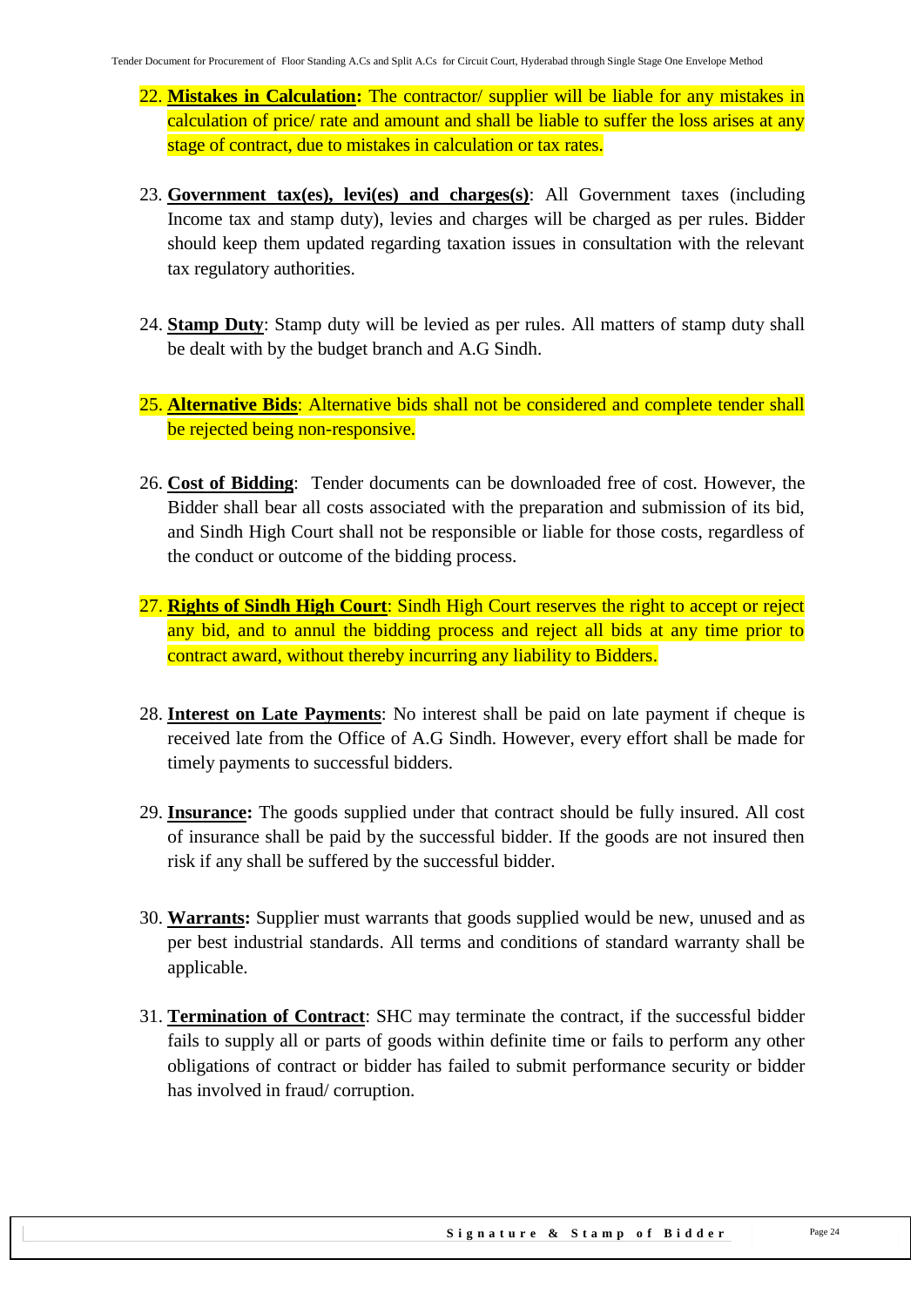32. **Manipulation of Tender Documents**: Any type of manipulation/ alteration/ changes in tender document by the bidder for favoring the bidder shall not be tolerated under any circumstances and bid shall be rejected being non-responsive.

It is hereby certified that the terms and conditions have been read, agreed upon and signed.

| Name:               |  |
|---------------------|--|
|                     |  |
|                     |  |
|                     |  |
| <b>Designation:</b> |  |
|                     |  |
|                     |  |
|                     |  |
| Signature & stamp   |  |
|                     |  |
|                     |  |
|                     |  |
|                     |  |
| <b>Cell No</b>      |  |
|                     |  |
|                     |  |
|                     |  |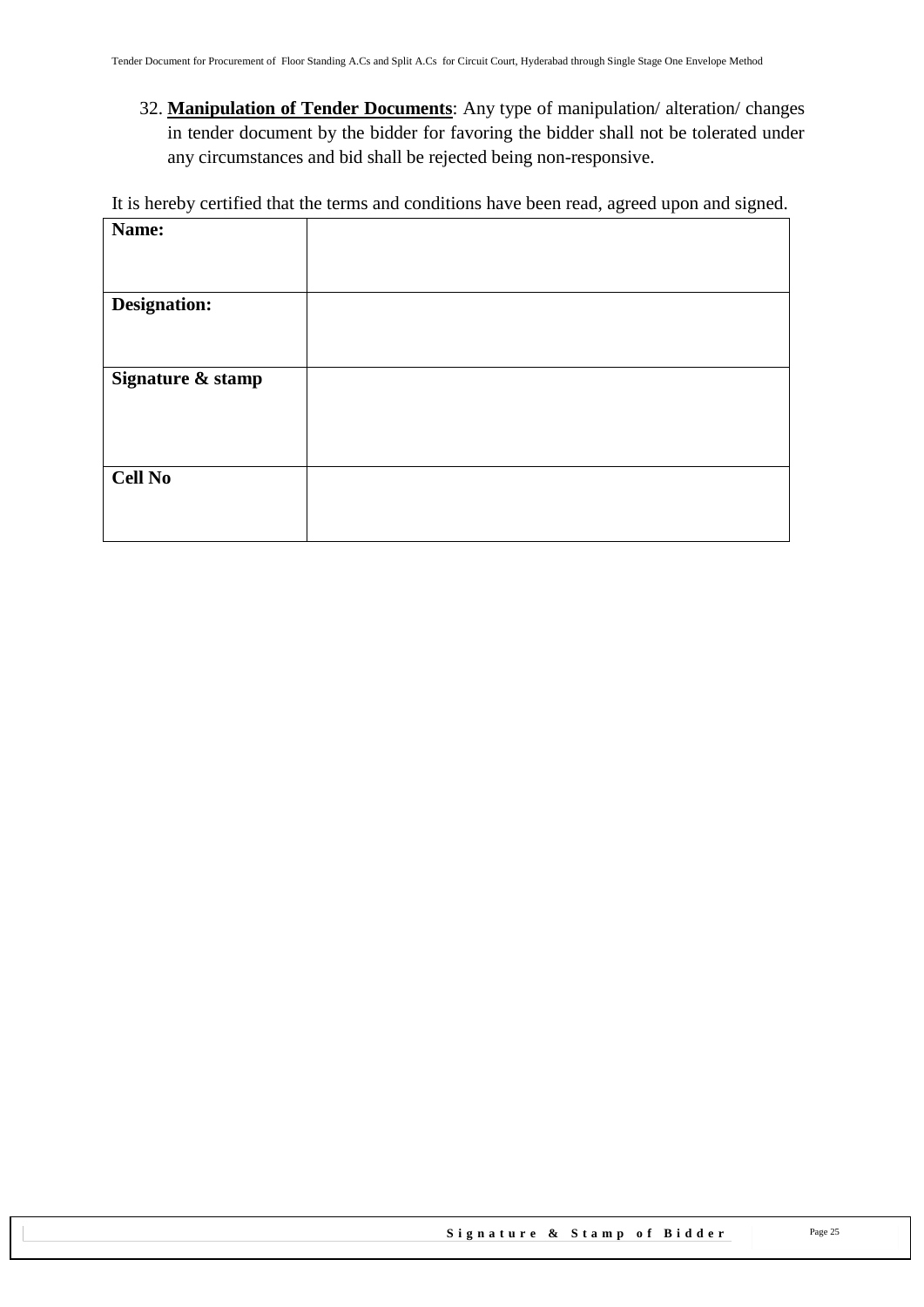### <span id="page-25-0"></span>**11. Format of Undertaking (to be submitted on stamp paper):**

.

| We,                      | located<br>at<br>do hereby undertake/ declare on Oath at under:-                                                                                                                                                                              |
|--------------------------|-----------------------------------------------------------------------------------------------------------------------------------------------------------------------------------------------------------------------------------------------|
|                          |                                                                                                                                                                                                                                               |
| date of operation.       | 1. That we are not black listed from any government/ semi government/<br>autonomous/ private or any other national or international organization since the                                                                                    |
|                          | 2. That we are not defaulter with any bank or financial institution.                                                                                                                                                                          |
| Sindh.                   | 3. That we have not provided any false/ misleading information to High Court of                                                                                                                                                               |
|                          | 4. That our organization will not engage in corrupt, fraudulent, collusive, coercive<br>or obstructive practices in competing for the tender in question.                                                                                     |
|                          | 5. It is undertaken to indemnify Sindh High Court for any loss or damage incurred<br>due to corrupt business practices of our organization (if any) and if the same is                                                                        |
|                          | or inducing the procurement of any contract.                                                                                                                                                                                                  |
| <b>Name of Deponent:</b> | proved then we will pay compensation to High Court of Sindh an amount<br>equivalent to ten times the sum of any commission, gratification, bribe, finder's<br>fee or kickback given by our organization (if any) for the purpose of obtaining |
| <b>Designation:</b>      |                                                                                                                                                                                                                                               |
| Signature & stamp        |                                                                                                                                                                                                                                               |